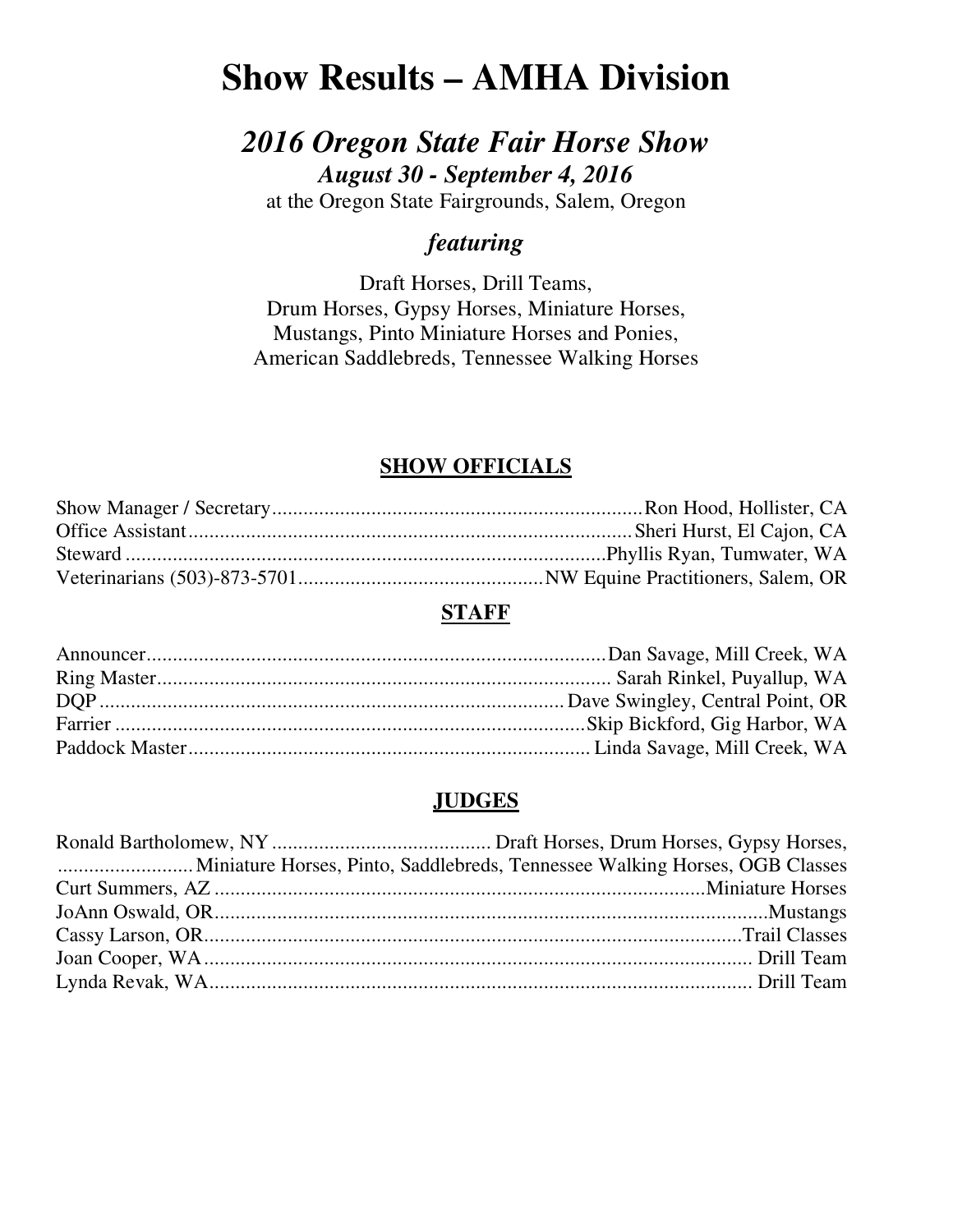# **Miniature Horses Judge: Curt Summers**

#### **Class 3 AMHA Amateur Mares**

| Place No. |     | <b>Horse Name</b>                            | <b>Handler Name</b> | <b>Owner Name</b> |
|-----------|-----|----------------------------------------------|---------------------|-------------------|
| 1st       | 108 | Scott Creek Monarch Curtain Call Joanne Ross |                     | Joanne Ross       |
| 2nd       | 122 | Mercedes Giselle                             | Barbara Kahl        | Barbara Kahl      |
| 3rd       | 132 | <b>VFM Risque Revenge</b>                    | Katie Hansen        | Katie Hansen      |
| 4th       | 121 | Winsome Saved The Best for Last Kelsey Logue |                     | Kelsey Logue      |
| 5th       | 113 | RHMF Geminis Dancin in the Wind Cindy Saum   |                     | Cindy Irene Saum  |
| 6th       | 105 | Lazy Rs Super Star                           | Bambi Roylance      | Bambi Roylance    |
|           |     |                                              |                     |                   |

#### **No. of Entrants = 6**

|           |  | Class 4 AMHA Youth Halter Mares 18 and Under (--DID NOT FILL--) |                     |                   |
|-----------|--|-----------------------------------------------------------------|---------------------|-------------------|
| Place No. |  | <b>Horse Name</b>                                               | <b>Handler Name</b> | <b>Owner Name</b> |

#### **Class 5 AMHA AOTE Mares**

| Place No. |     | <b>Horse Name</b> | <b>Handler Name</b>                          | <b>Owner Name</b> |
|-----------|-----|-------------------|----------------------------------------------|-------------------|
| 1st.      | 108 |                   | Scott Creek Monarch Curtain Call Joanne Ross | Joanne Ross       |
| 2nd       | 122 | Mercedes Giselle  | Barbara Kahl                                 | Barbara Kahl      |
| 3rd       | 121 |                   | Winsome Saved The Best for Last Kelsey Logue | Kelsey Logue      |
| 4th       | 113 |                   | RHMF Geminis Dancin in the Wind Cindy Saum   | Cindy Irene Saum  |

#### **No. of Entrants = 4**

#### **Class 6 AMHA Stock Type Mares (non-pointed)**

| Place No. |     | <b>Horse Name</b>                               | <b>Handler Name</b> | <b>Owner Name</b> |
|-----------|-----|-------------------------------------------------|---------------------|-------------------|
| 1st       | 114 | Gallery Originals Miss Perphection Cherie Smith |                     | Cherie Smith      |
| 2nd       | 111 | RHMF Geminis Twinklin Star Julie Hemenway       |                     | Julie Hemenway    |
| 3rd       | 102 | Shalamara Acres Midnight Jewel Jessica Kimball  |                     | Jessica Kimball   |

#### **No. of Entrants = 3**

# **Class 7 AMHA Junior Mares Weanling/Yearling Place No. Horse Name Bandler Name Bandler Name Cowner Name**  1st 108 Scott Creek Monarch Curtain Call Joanne Ross Joanne Ross 2nd 130 VFM Reddy For Revenge Cherie Smith Katie Hansen

#### **No. of Entrants = 2**

|           |     | Class 8 AMHA Junior Mares 2 years old |                     |                   |
|-----------|-----|---------------------------------------|---------------------|-------------------|
| Place No. |     | <b>Horse Name</b>                     | <b>Handler Name</b> | <b>Owner Name</b> |
| 1st -     | 132 | <b>VFM Risque Revenge</b>             | Cherie Smith        | Katie Hansen      |
| 2nd       | 127 | Storybrooke Goddess of War            | Meghan Figal        | Ronda Figal       |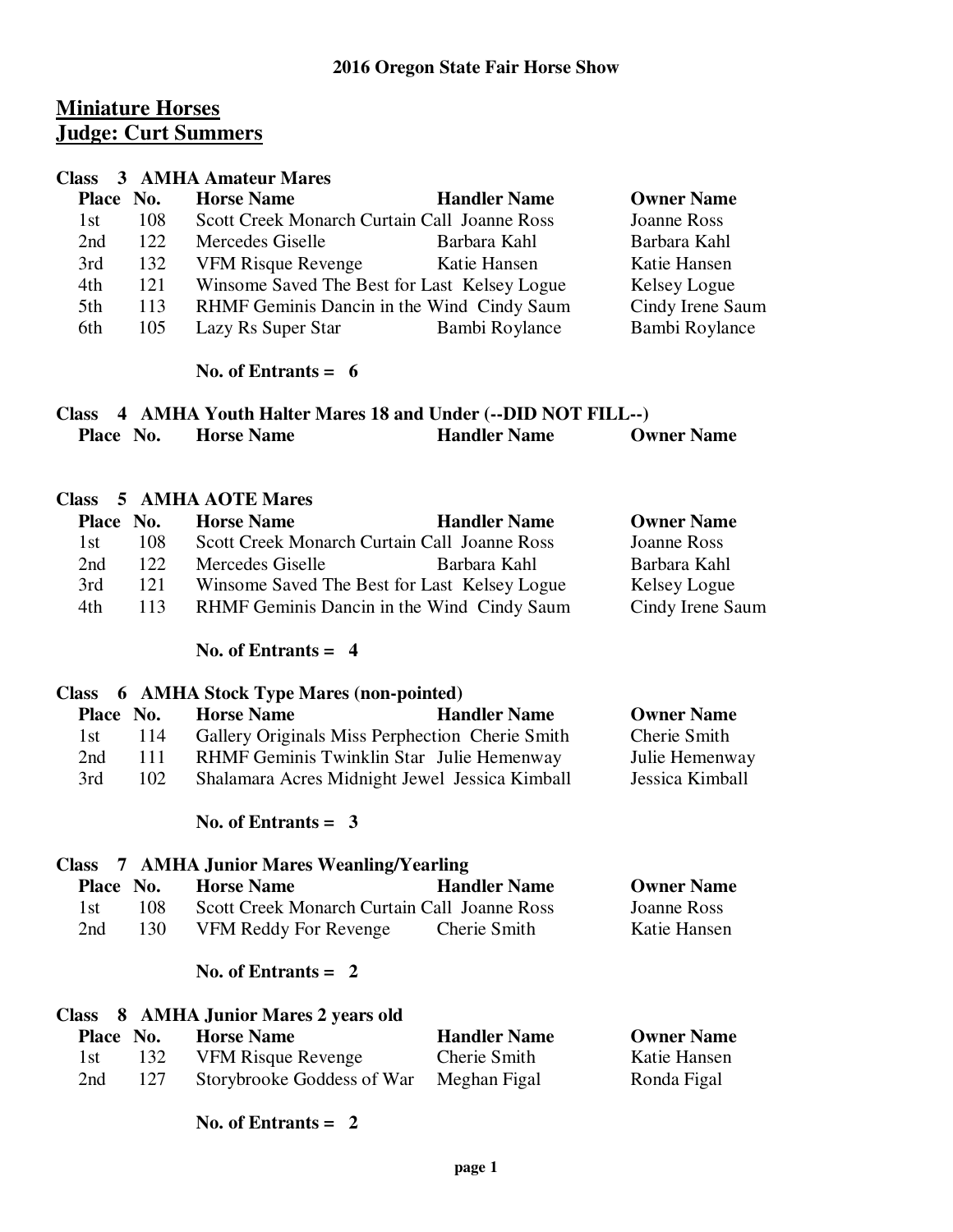| 9 AMHA Champion and Reserve Junior Mare<br><b>Class</b> |                       |                                                       |                     |                    |
|---------------------------------------------------------|-----------------------|-------------------------------------------------------|---------------------|--------------------|
| Place No.                                               |                       | <b>Horse Name</b>                                     | <b>Handler Name</b> | <b>Owner Name</b>  |
| Ch                                                      | 108                   | Scott Creek Monarch Curtain Call Joanne Ross          |                     | <b>Joanne Ross</b> |
| Res                                                     | 132                   | <b>VFM Risque Revenge</b>                             | Cherie Smith        | Katie Hansen       |
|                                                         |                       | No. of Entrants $= 4$                                 |                     |                    |
|                                                         |                       | Class 10 AMHA Senior Mares 32" and under              |                     |                    |
| Place No.                                               |                       | <b>Horse Name</b>                                     | <b>Handler Name</b> | <b>Owner Name</b>  |
| 1st                                                     | 105                   | Lazy Rs Super Star                                    | Cherie Smith        | Bambi Roylance     |
| 2nd                                                     | 101                   | Scott Creek Mystical Calendar Girl Jessica Kimball    |                     | Jessica Kimball    |
|                                                         | No. of Entrants $= 2$ |                                                       |                     |                    |
|                                                         |                       | Class 11 AMHA Senior Mares Over 32"-34"               |                     |                    |
| Place No.                                               |                       | <b>Horse Name</b>                                     | <b>Handler Name</b> | <b>Owner Name</b>  |
| 1st                                                     | 122                   | Mercedes Giselle                                      | Barbara Kahl        | Barbara Kahl       |
| 2nd                                                     |                       | 121 Winsome Saved The Best for Last Kelsey Logue      |                     | Kelsey Logue       |
| 3rd                                                     | 113                   | RHMF Geminis Dancin in the Wind Cindy Saum            |                     | Cindy Irene Saum   |
|                                                         | No. of Entrants $=$ 3 |                                                       |                     |                    |
|                                                         |                       | <b>Class</b> 12 AMHA Champion and Reserve Senior Mare |                     |                    |
| Place No.                                               |                       | <b>Horse Name</b>                                     | <b>Handler Name</b> | <b>Owner Name</b>  |
| Ch                                                      | 122                   | Mercedes Giselle                                      | Barbara Kahl        | Barbara Kahl       |
| <b>Res</b>                                              | 121                   | Winsome Saved The Best for Last Kelsey Logue          |                     | Kelsey Logue       |
| No. of Entrants $= 4$                                   |                       |                                                       |                     |                    |

|           |     | <b>Class</b> 13 AMHA Solid Color Mares |                     |                   |
|-----------|-----|----------------------------------------|---------------------|-------------------|
| Place No. |     | <b>Horse Name</b>                      | <b>Handler Name</b> | <b>Owner Name</b> |
| 1st       | 122 | Mercedes Giselle                       | Barbara Kahl        | Barbara Kahl      |
| 2nd       | 130 | VFM Reddy For Revenge                  | Cherie Smith        | Katie Hansen      |
| 3rd       | 105 | Lazy Rs Super Star                     | Bambi Roylance      | Bambi Roylance    |
| 4th       | 127 | Storybrooke Goddess of War             | Meghan Figal        | Ronda Figal       |

### **No. of Entrants = 4**

# **Class 14 AMHA Multi Color Mares**

| Place No. |      | <b>Horse Name</b>                               | <b>Handler Name</b> | <b>Owner Name</b> |
|-----------|------|-------------------------------------------------|---------------------|-------------------|
| 1st       | 114  | Gallery Originals Miss Perphection Cherie Smith |                     | Cherie Smith      |
| 2nd       | -111 | RHMF Geminis Twinklin Star Julie Hemenway       |                     | Julie Hemenway    |
| 3rd       | 113  | RHMF Geminis Dancin in the Wind Cindy Saum      |                     | Cindy Irene Saum  |
| 4th       | 121  | Winsome Saved The Best for Last Kelsey Logue    |                     | Kelsey Logue      |
| 5th       | 102  | Shalamara Acres Midnight Jewel Jessica Kimball  |                     | Jessica Kimball   |
|           |      |                                                 |                     |                   |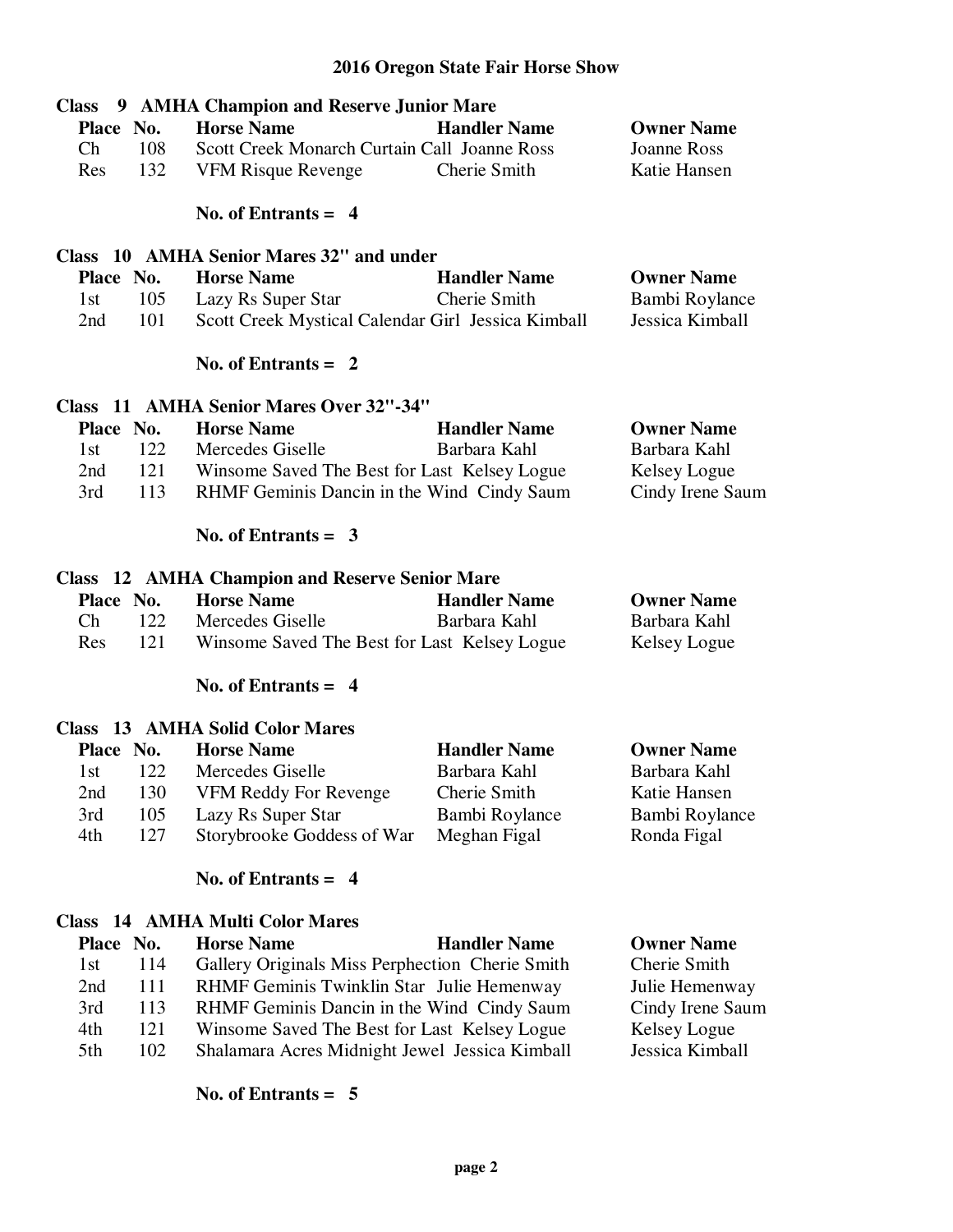|           | <b>Class</b> 15 AMHA Amateur Geldings |                                              |                     |                                 |  |  |  |
|-----------|---------------------------------------|----------------------------------------------|---------------------|---------------------------------|--|--|--|
| Place No. |                                       | <b>Horse Name</b>                            | <b>Handler Name</b> | <b>Owner Name</b>               |  |  |  |
| 1st       | 110                                   | RHMF Geminis Black Legacy Julie Hemenway     |                     | Julie Hemenway                  |  |  |  |
| 2nd       | 112                                   | RHMF Geminis Sparklin Kid                    | Cindy Saum          | Cindy Irene Saum                |  |  |  |
| 3rd       | 133                                   | VFM Maximum Revenge                          | Katie Hansen        | Katie Hansen                    |  |  |  |
| 4th       | 106                                   | <b>Commotions Blazy Zeus</b>                 | John Bosse          | John Bosse                      |  |  |  |
| 5th       | 116                                   | Bonsai Run and Dont Look Back Sharon Dickens |                     | Sharon J Dickens or Gloria King |  |  |  |

 **No. of Entrants = 5** 

|     | Class 16 AMHA Youth Halter Geldings 18 & Under |                                                |                     |                                 |  |  |
|-----|------------------------------------------------|------------------------------------------------|---------------------|---------------------------------|--|--|
|     | Place No.                                      | <b>Horse Name</b>                              | <b>Handler Name</b> | <b>Owner Name</b>               |  |  |
| 1st | -116 -                                         | Bonsai Run and Dont Look Back Rebecca Goertzen |                     | Sharon J Dickens or Gloria King |  |  |

 **No. of Entrants = 1** 

#### **Class 17 AMHA AOTE Geldings**

| Place No. |     | <b>Horse Name</b>                        | <b>Handler Name</b> | <b>Owner Name</b> |
|-----------|-----|------------------------------------------|---------------------|-------------------|
| 1st.      | 110 | RHMF Geminis Black Legacy Julie Hemenway |                     | Julie Hemenway    |
| 2nd       | 112 | RHMF Geminis Sparklin Kid Cindy Saum     |                     | Cindy Irene Saum  |
| 3rd       | 133 | VFM Maximum Revenge                      | Katie Hansen        | Katie Hansen      |

 **No. of Entrants = 3** 

#### **Class 18 AMHA Stock Type Geldings (non-pointed) (--DID NOT FILL--) Place No. Horse Name Bandler Name Bandler Name Owner Name**

|     |           | Class 19 AMHA Junior Geldings |                     |                   |
|-----|-----------|-------------------------------|---------------------|-------------------|
|     | Place No. | <b>Horse Name</b>             | <b>Handler Name</b> | <b>Owner Name</b> |
| 1st | 106.      | <b>Commotions Blazy Zeus</b>  | John Bosse          | John Bosse        |

 **No. of Entrants = 1** 

#### **Class 20 AMHA Champion and Reserve Junior Gelding Place No. Horse Name Community Handler Name Community Owner Name** Ch 106 Commotions Blazy Zeus John Bosse John Bosse

#### **No. of Entrants = 1**

#### **Class 21 AMHA Senior Geldings**

| Place No. |     | <b>Horse Name</b>                            | <b>Handler Name</b> | <b>Owner Name</b>               |
|-----------|-----|----------------------------------------------|---------------------|---------------------------------|
| 1st       | 110 | RHMF Geminis Black Legacy Julie Hemenway     |                     | Julie Hemenway                  |
| 2nd       | 112 | RHMF Geminis Sparklin Kid Cindy Saum         |                     | Cindy Irene Saum                |
| 3rd       | 133 | VFM Maximum Revenge Katie Hansen             |                     | Katie Hansen                    |
| 4th       | 116 | Bonsai Run and Dont Look Back Cherie Smith   |                     | Sharon J Dickens or Gloria King |
| 5th       | 128 | Ms Wish N Wells Justa Desperado Meghan Figal |                     | Ronda Figal                     |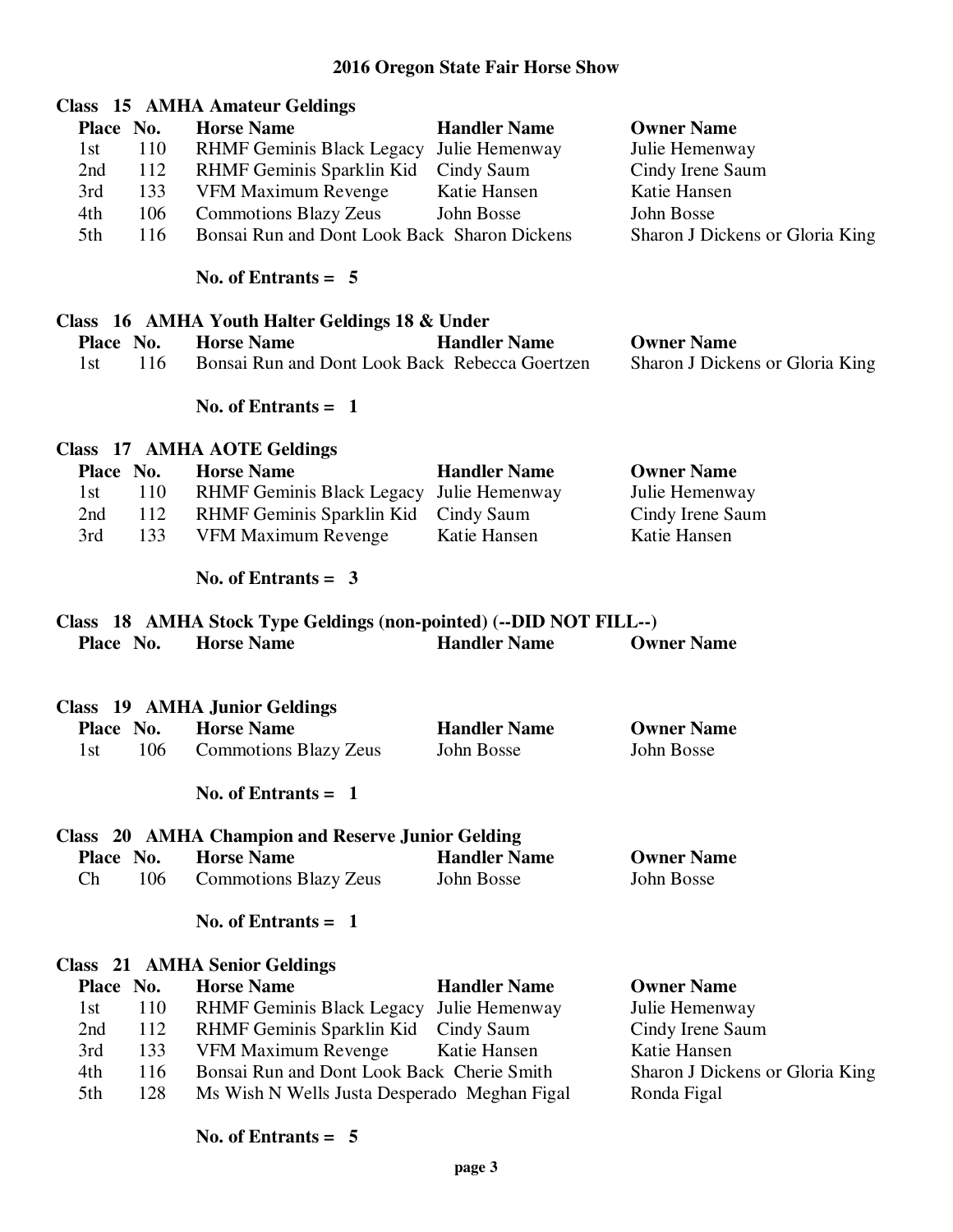|                                                                | <b>Class</b> 22 AMHA Champion and Reserve Senior Gelding            |                     |                      |  |
|----------------------------------------------------------------|---------------------------------------------------------------------|---------------------|----------------------|--|
| Place No.                                                      | <b>Horse Name</b>                                                   | <b>Handler Name</b> | <b>Owner Name</b>    |  |
| 110<br>Ch                                                      | <b>RHMF Geminis Black Legacy</b>                                    | Julie Hemenway      | Julie Hemenway       |  |
| 112<br>Res                                                     | RHMF Geminis Sparklin Kid                                           | Cindy Saum          | Cindy Irene Saum     |  |
|                                                                | No. of Entrants $=$ 3                                               |                     |                      |  |
|                                                                | <b>Class</b> 24 AMHA Amateur Stallions                              |                     |                      |  |
| Place No.                                                      | <b>Horse Name</b>                                                   | <b>Handler Name</b> | <b>Owner Name</b>    |  |
| 109<br>1st                                                     | Scott Creek Bel Triple Crown                                        | Joanne Ross         | <b>Joanne Ross</b>   |  |
| 124<br>2nd                                                     | Weeokies Reflections Hughston Kathy Sammons                         |                     | <b>Kathy Sammons</b> |  |
| 107<br>3rd                                                     | <b>Indigos Dancing Star</b>                                         | John Bosse          | John Bosse           |  |
|                                                                | No. of Entrants $=$ 3                                               |                     |                      |  |
|                                                                | <b>Class 25 AMHA AOTE Stallions</b>                                 |                     |                      |  |
| Place No.                                                      | <b>Horse Name</b>                                                   | <b>Handler Name</b> | <b>Owner Name</b>    |  |
| 109<br>1st                                                     | Scott Creek Bel Triple Crown                                        | Joanne Ross         | <b>Joanne Ross</b>   |  |
| 124<br>2nd                                                     | Weeokies Reflections Hughston Kathy Sammons                         |                     | <b>Kathy Sammons</b> |  |
|                                                                | No. of Entrants $= 2$                                               |                     |                      |  |
|                                                                | Class 26 AMHA Stock Type Stallions (non-pointed) (--DID NOT FILL--) |                     |                      |  |
| Place No.                                                      | <b>Horse Name</b>                                                   | <b>Handler Name</b> | <b>Owner Name</b>    |  |
|                                                                | <b>Class</b> 27 AMHA Junior Stallions Weanlings/Yearlings           |                     |                      |  |
| Place No.                                                      | <b>Horse Name</b>                                                   | <b>Handler Name</b> | <b>Owner Name</b>    |  |
| 109<br>1st                                                     | Scott Creek Bel Triple Crown                                        | Joanne Ross         | <b>Joanne Ross</b>   |  |
| 123<br>2nd                                                     | Indigos Jubilee Moon                                                | Kelsey Logue        | John Bosse           |  |
| 107<br>3rd                                                     | <b>Indigos Dancing Star</b>                                         | John Bosse          | John Bosse           |  |
|                                                                | No. of Entrants = $3$                                               |                     |                      |  |
|                                                                | Class 28 AMHA Junior Stallions 2 years old                          |                     |                      |  |
| Place No.                                                      | <b>Horse Name</b>                                                   | <b>Handler Name</b> | <b>Owner Name</b>    |  |
| 131<br>1st                                                     | Scott Creek Indi Chrome Wheels Joanne Ross                          |                     | <b>Joanne Ross</b>   |  |
|                                                                | No. of Entrants $= 1$                                               |                     |                      |  |
|                                                                | <b>Class</b> 29 AMHA Champion and Reserve Junior Stallion           |                     |                      |  |
| Place No.                                                      | <b>Horse Name</b>                                                   | <b>Handler Name</b> | <b>Owner Name</b>    |  |
| Ch<br>131                                                      | Scott Creek Indi Chrome Wheels Joanne Ross                          |                     | <b>Joanne Ross</b>   |  |
| 109<br>Res                                                     | Scott Creek Bel Triple Crown Joanne Ross                            |                     | <b>Joanne Ross</b>   |  |
|                                                                | No. of Entrants $= 4$                                               |                     |                      |  |
| Class 30 AMHA Senior Stallion 32" and under (--DID NOT FILL--) |                                                                     |                     |                      |  |

Place No. Horse Name **Handler Name** Owner Name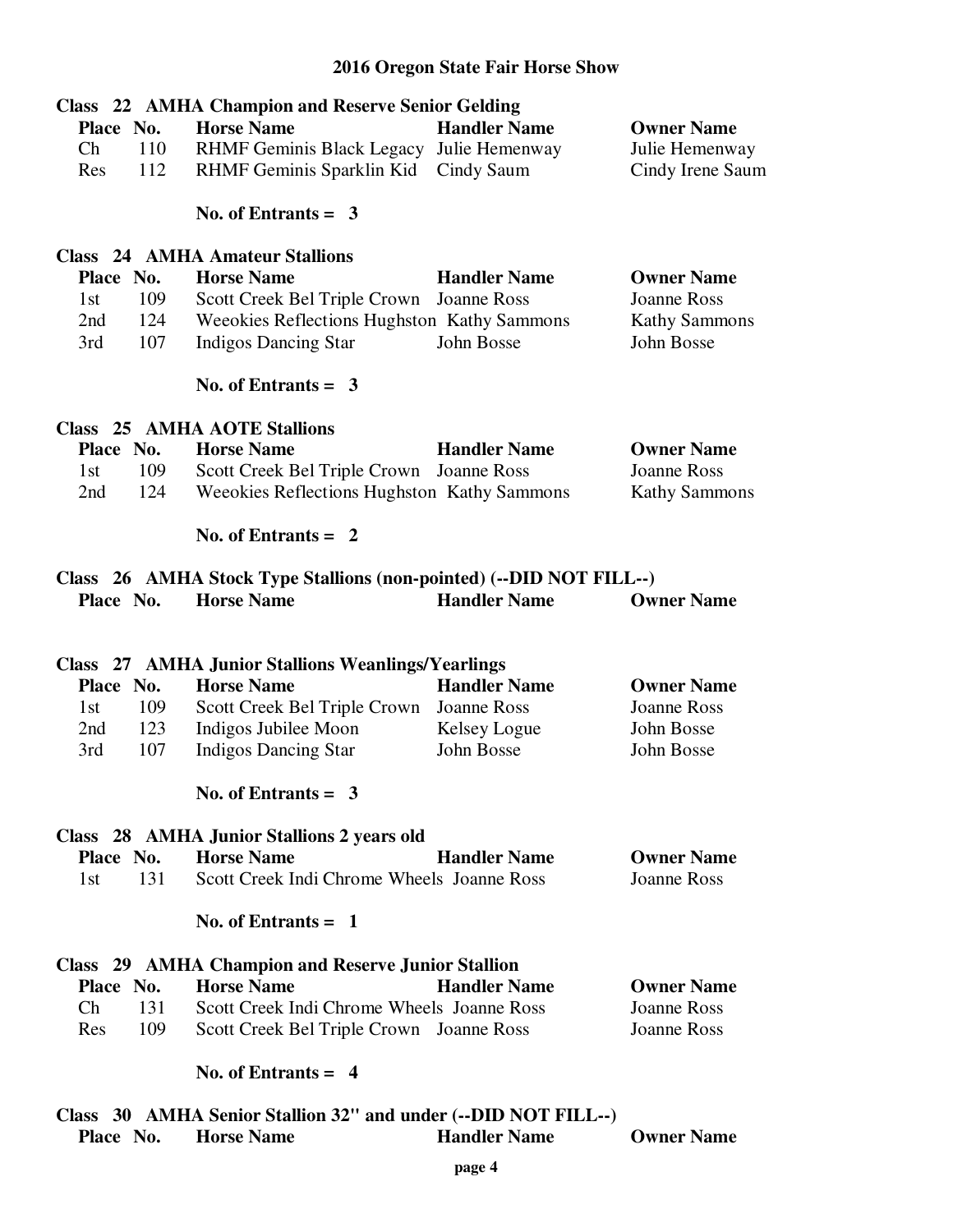|            | Class 31 AMHA Senior Stallion Over 32"-34"                                   |                     |                                 |
|------------|------------------------------------------------------------------------------|---------------------|---------------------------------|
| Place No.  | <b>Horse Name</b>                                                            | <b>Handler Name</b> | <b>Owner Name</b>               |
| 124<br>1st | Weeokies Reflections Hughston Kathy Sammons                                  |                     | <b>Kathy Sammons</b>            |
|            | No. of Entrants $= 1$                                                        |                     |                                 |
|            | <b>Class</b> 32 AMHA Champion and Reserve Senior Stallion                    |                     |                                 |
| Place No.  | <b>Horse Name</b>                                                            | <b>Handler Name</b> | <b>Owner Name</b>               |
| Ch<br>124  | Weeokies Reflections Hughston Kathy Sammons                                  |                     | <b>Kathy Sammons</b>            |
|            | No. of Entrants $= 1$                                                        |                     |                                 |
|            | Class 33 AMHA Solid Color Stallion and Gelding                               |                     |                                 |
| Place No.  | <b>Horse Name</b>                                                            | <b>Handler Name</b> | <b>Owner Name</b>               |
| 106<br>1st | <b>Commotions Blazy Zeus</b>                                                 | John Bosse          | John Bosse                      |
|            | No. of Entrants $= 1$                                                        |                     |                                 |
|            | Class 34 AMHA Multi Color Stallion and Gelding                               |                     |                                 |
| Place No.  | <b>Horse Name</b>                                                            | <b>Handler Name</b> | <b>Owner Name</b>               |
| 112<br>1st | RHMF Geminis Sparklin Kid Cindy Saum                                         |                     | Cindy Irene Saum                |
| 116<br>2nd | Bonsai Run and Dont Look Back Cherie Smith                                   |                     | Sharon J Dickens or Gloria King |
| 131<br>3rd | Scott Creek Indi Chrome Wheels Joanne Ross                                   |                     | <b>Joanne Ross</b>              |
| 4th<br>123 | Indigos Jubilee Moon                                                         | Kelsey Logue        | John Bosse                      |
|            | No. of Entrants $= 4$                                                        |                     |                                 |
|            | Class 35 AMHA Supreme Halter (All 1st Place Horses from AMHA Halter Classes) |                     |                                 |
| Place No.  | <b>Horse Name</b>                                                            | <b>Handler Name</b> | <b>Owner Name</b>               |
| Ch<br>131  | Scott Creek Indi Chrome Wheels Joanne Ross                                   |                     | <b>Joanne Ross</b>              |
| 110<br>Res | RHMF Geminis Black Legacy Julie Hemenway                                     |                     | Julie Hemenway                  |
|            | No. of Entrants $= 6$                                                        |                     |                                 |
|            | Class 36 AMHA Developmental Challenged Halter Mare or Gelding (non-rated)    |                     |                                 |
| Place No.  | <b>Horse Name</b>                                                            | <b>Handler Name</b> | <b>Owner Name</b>               |
| 121<br>1st | Winsome Saved The Best for Last Brian Logue                                  |                     | Kelsey Logue                    |
|            | No. of Entrants $= 1$                                                        |                     |                                 |
|            | Class 37 AMHA Produce of Dam (non-rated)                                     |                     |                                 |
| Place No.  | <b>Horse Name</b>                                                            | <b>Handler Name</b> | <b>Owner Name</b>               |
| 106<br>1st | <b>Commotions Blazy Zeus</b>                                                 | John Bosse          | John Bosse                      |
| 107<br>1st | <b>Indigos Dancing Star</b>                                                  | John Bosse          | John Bosse                      |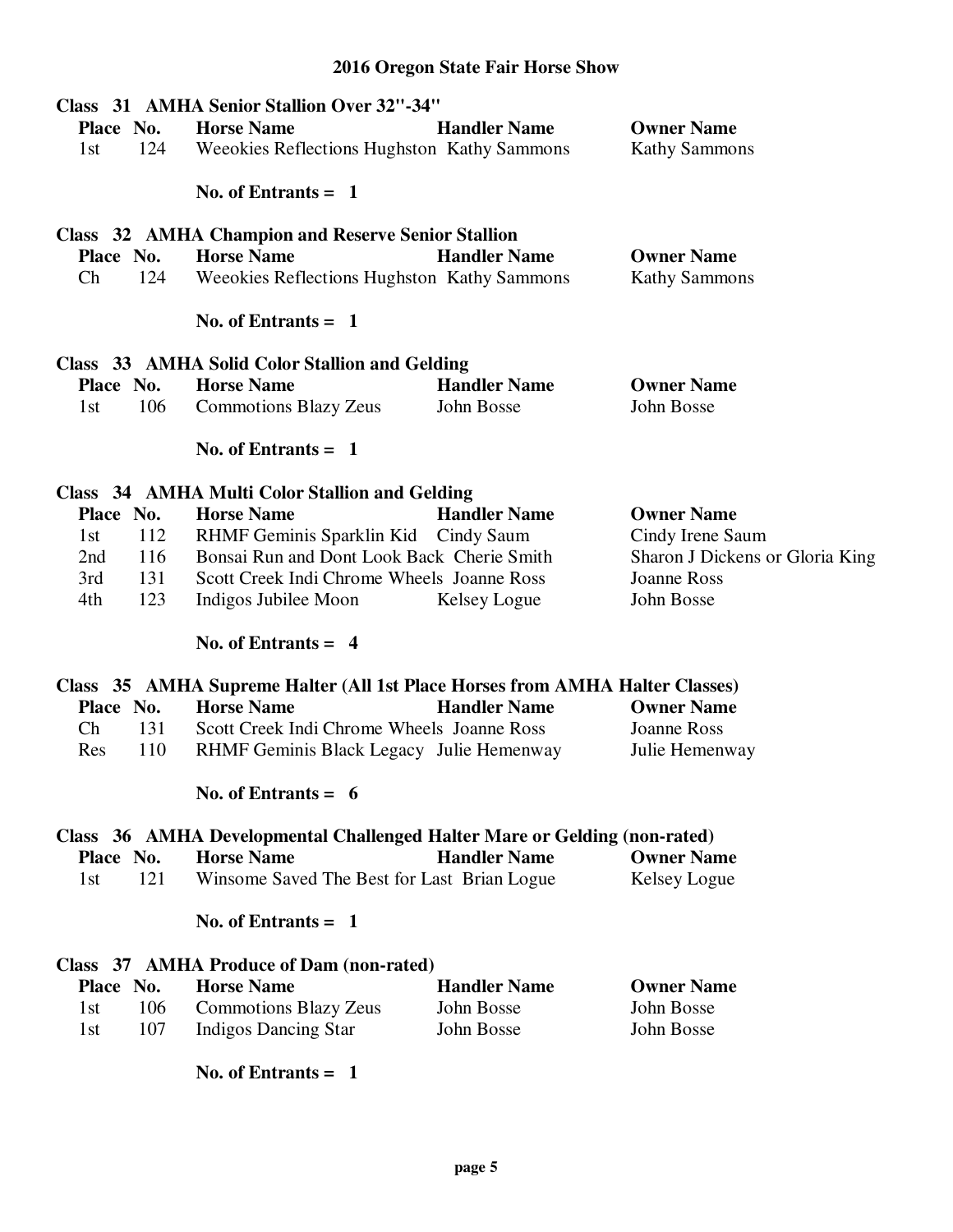|           |                                                                          | Class 38 AMHA Get of Sire (non-rated)              |                     |                      |  |
|-----------|--------------------------------------------------------------------------|----------------------------------------------------|---------------------|----------------------|--|
| Place No. |                                                                          | <b>Horse Name</b>                                  | <b>Handler Name</b> | <b>Owner Name</b>    |  |
| 1st       | 131                                                                      | Scott Creek Indi Chrome Wheels Joanne Ross         |                     | <b>Joanne Ross</b>   |  |
| 1st       | 123                                                                      | Indigos Jubilee Moon                               | John Bosse          | John Bosse           |  |
| 1st       | 107                                                                      | <b>Indigos Dancing Star</b>                        | John Bosse          | John Bosse           |  |
|           |                                                                          | No. of Entrants $=$ 1                              |                     |                      |  |
|           |                                                                          | Class 40 AMHA Adult Showmanship                    |                     |                      |  |
| Place No. |                                                                          | <b>Horse Name</b>                                  | <b>Handler Name</b> | <b>Owner Name</b>    |  |
| 1st       | 101                                                                      | Scott Creek Mystical Calendar Girl Jessica Kimball |                     | Jessica Kimball      |  |
|           |                                                                          | No. of Entrants $= 1$                              |                     |                      |  |
|           |                                                                          | Class 41 AMHA Youth Showmanship 18 and Under       |                     |                      |  |
| Place No. |                                                                          | <b>Horse Name</b>                                  | <b>Handler Name</b> | <b>Owner Name</b>    |  |
| 1st       | 133                                                                      | VFM Maximum Revenge                                | Benjamin Hansen     | Katie Hansen         |  |
|           |                                                                          | No. of Entrants $= 1$                              |                     |                      |  |
|           |                                                                          | Class 42 AMHA Liberty                              |                     |                      |  |
| Place No. |                                                                          | <b>Horse Name</b>                                  | <b>Handler Name</b> | <b>Owner Name</b>    |  |
| 1st       | 114                                                                      | Gallery Originals Miss Perphection Cherie Smith    |                     | Cherie Smith         |  |
| 2nd       | 133                                                                      | VFM Maximum Revenge                                | Katie Hansen        | Katie Hansen         |  |
| 3rd       | 124                                                                      | Weeokies Reflections HughstonKathy Sammons         |                     | <b>Kathy Sammons</b> |  |
| 4th       | 105                                                                      | Lazy Rs Super Star                                 | Bambi Roylance      | Bambi Roylance       |  |
| 5th       | 121                                                                      | Winsome Saved The Best for Last Kelsey Logue       |                     | <b>Kelsey Logue</b>  |  |
| 6th       | 125                                                                      | RHMF Geminis Shimmering Black Onyx Ronda Figal     |                     | Ronda Figal          |  |
|           |                                                                          | No. of Entrants $= 14$                             |                     |                      |  |
|           | Class 44 AMHA Country Pleasure Driving, 32" and Under (--DID NOT FILL--) |                                                    |                     |                      |  |
| Place No. |                                                                          | <b>Horse Name</b>                                  | <b>Driver Name</b>  | <b>Owner Name</b>    |  |

# **Class 45 AMHA Country Pleasure Driving, Over 32" to 34"**

| Place No. |     | <b>Horse Name</b>                              | <b>Driver Name</b> | <b>Owner Name</b> |
|-----------|-----|------------------------------------------------|--------------------|-------------------|
| 1st       | 111 | RHMF Geminis Twinklin Star Julie Hemenway      |                    | Julie Hemenway    |
| 2nd       | 113 | RHMF Geminis Dancin in the Wind Cindy Saum     |                    | Cindy Irene Saum  |
| 3rd       | 134 | <b>VFM Fairest Image</b>                       | Cherie Smith       | Katie Hansen      |
| 4th       | 128 | Ms Wish N Wells Justa Desperado Meghan Figal   |                    | Ronda Figal       |
| 5th       | 125 | RHMF Geminis Shimmering Black Onyx Ronda Figal |                    | Ronda Figal       |
|           |     |                                                |                    |                   |

#### **No. of Entrants = 5**

|     |           | <b>Class</b> 46 AMHA Country Pleasure Driving Geldings |                                              |                   |
|-----|-----------|--------------------------------------------------------|----------------------------------------------|-------------------|
|     | Place No. | <b>Horse Name</b>                                      | <b>Driver Name</b>                           | <b>Owner Name</b> |
| 1st | 128       |                                                        | Ms Wish N Wells Justa Desperado Meghan Figal | Ronda Figal       |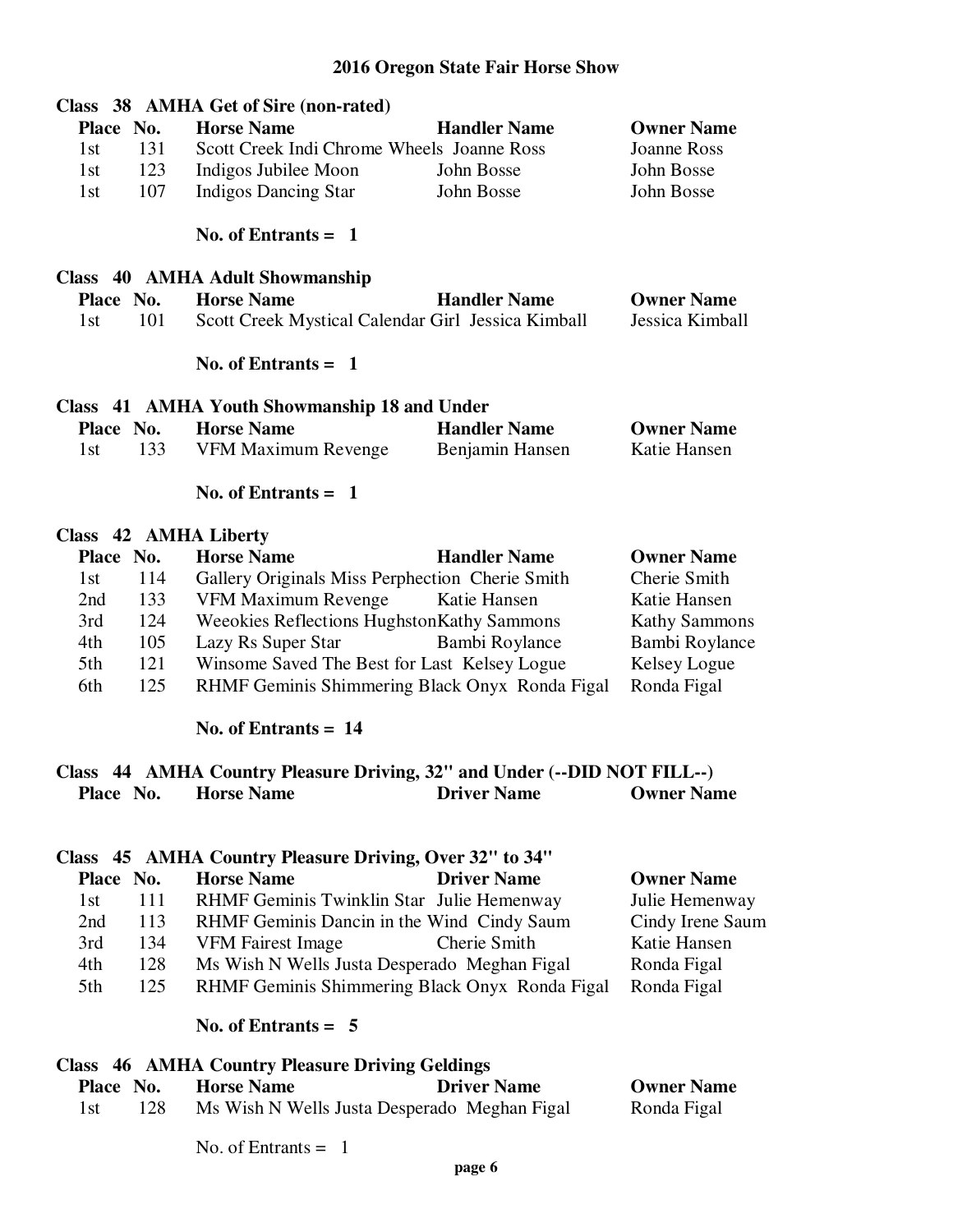#### **Class 47 AMHA Country Pleasure Driving Stallions (--DID NOT FILL--) Place No. Horse Name Driver Name Owner Name**

|           |     | <b>Class</b> 48 AMHA Country Pleasure Driving Mares |                   |
|-----------|-----|-----------------------------------------------------|-------------------|
| Place No. |     | <b>Driver Name</b><br><b>Horse Name</b>             | <b>Owner Name</b> |
| 1st       | 111 | RHMF Geminis Twinklin Star Julie Hemenway           | Julie Hemenway    |
| 2nd       | 113 | RHMF Geminis Dancin in the Wind Cindy Saum          | Cindy Irene Saum  |
| 3rd       | 134 | Cherie Smith<br><b>VFM Fairest Image</b>            | Katie Hansen      |
| 4th       | 125 | RHMF Geminis Shimmering Black Onyx Ronda Figal      | Ronda Figal       |

#### **No. of Entrants = 4**

#### **Class 49 AMHA Youth Halter Obstacle**

| Place No. |     | <b>Horse Name</b>                                  | <b>Handler Name</b> | <b>Owner Name</b> |
|-----------|-----|----------------------------------------------------|---------------------|-------------------|
| 1st.      | 135 | VFM Banana Anna Bo Banna Jordan Van Fleet          |                     | Katie Hansen      |
| 2nd       | 115 | Bonsai Run Fools Gold                              | Morgan McGuire      | Gaylene Bartel    |
| 3rd       | 128 | Ms Wish N Wells Justa Desperado Lylianna Amsberry  |                     | Ronda Figal       |
| 4th       | 136 | <b>Sterling Spring Simply Stunning Joey Peters</b> |                     | Ronda Figal       |

#### **No. of Entrants = 4**

#### **Class 50 AMHA Open Halter Obstacle**

| Place No. |                    | <b>Horse Name</b>                                  | <b>Handler Name</b> | <b>Owner Name</b> |
|-----------|--------------------|----------------------------------------------------|---------------------|-------------------|
| 1st.      | 101                | Scott Creek Mystical Calendar Girl Jessica Kimball |                     | Jessica Kimball   |
| 2nd       | 120                | VFM Tour De France                                 | Kelsey Logue        | Kelsey Logue      |
| 3rd       | 103                | High Roller Lady Triple Luck Jessica Kimball       |                     | Jessica Kimball   |
|           | $4^{th}$ - DO #136 |                                                    |                     |                   |

#### **No. of Entrants = 4**

# **Class 51 AMHA Amateur Obstacle Driving Place No. Horse Name Driver Name Owner Name**  1st 126 Columbia Moonwalker Ronda Figal Ronda Figal  **No. of Entrants = 1**

# **Class 52 AMHA Open Obstacle Driving**

| Place No. | <b>Horse Name</b>   | <b>Driver Name</b> | <b>Owner Name</b> |
|-----------|---------------------|--------------------|-------------------|
| 126.      | Columbia Moonwalker | Ronda Figal        | Ronda Figal       |

#### **No. of Entrants = 1**

# **Class 53 AMHA Youth Obstacle Driving 18 and Under**

| Place No. |                    | <b>Horse Name</b>                         | <b>Driver Name</b> | <b>Owner Name</b>     |
|-----------|--------------------|-------------------------------------------|--------------------|-----------------------|
| 1st.      | 135                | VFM Banana Anna Bo Banna Jordan Van Fleet |                    | Katie Hansen          |
| 2nd       |                    | 118 Bonsai Run Valencia                   | Payten Creecy      | Jamae Hilliard Creecy |
|           | $3^{rd}$ - DO #119 |                                           |                    |                       |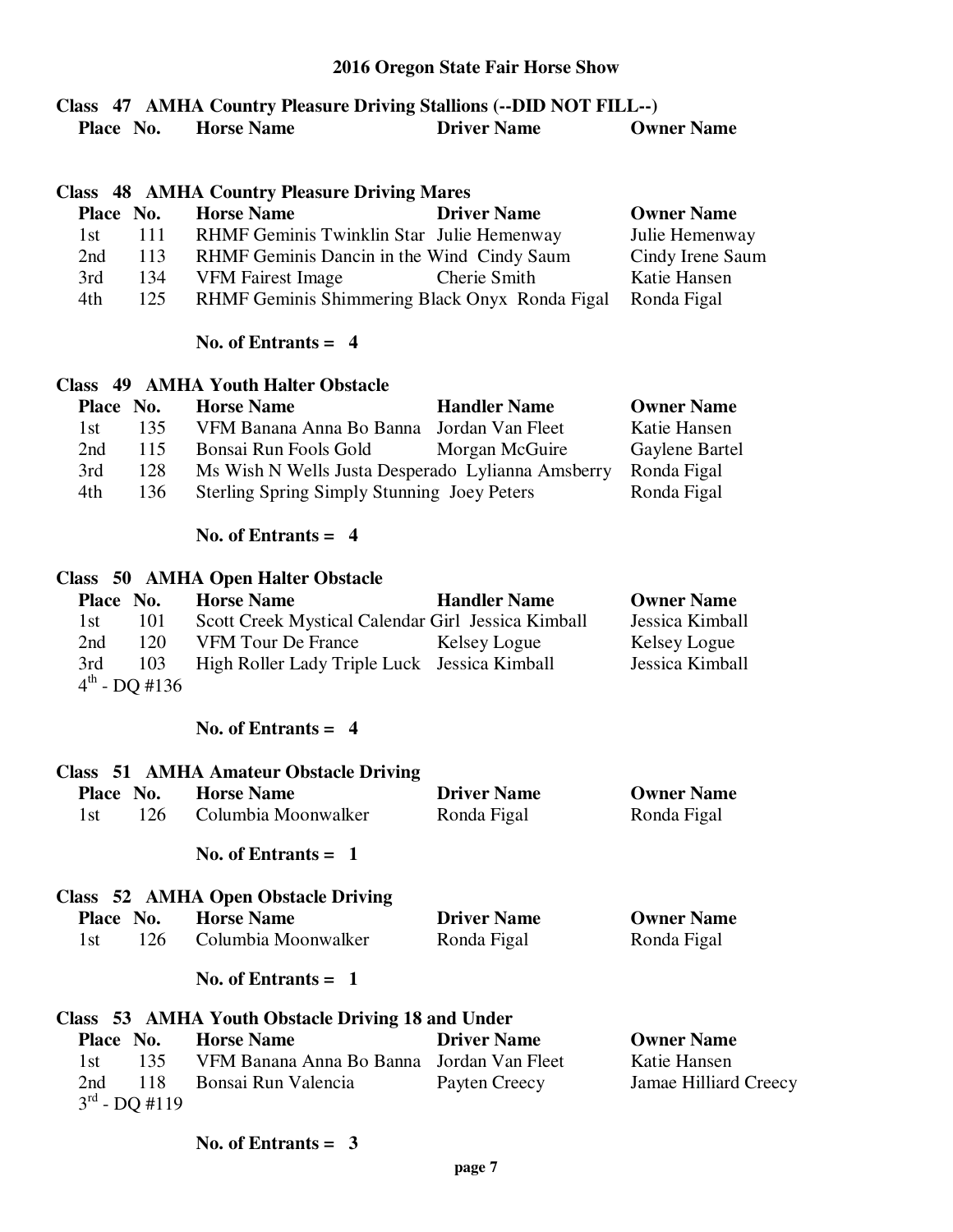# **Class 54 AMHA Youth Hunter**

| Place No. |                           | <b>Horse Name</b>                                  | <b>Handler Name</b>   | <b>Owner Name</b>     |
|-----------|---------------------------|----------------------------------------------------|-----------------------|-----------------------|
| 1st       | 117                       | Viewcrest Captain Morgan                           | Payten Creecy         | Jamae Hilliard Creecy |
| 2nd       | 118                       | Bonsai Run Valencia                                | Payten Creecy         | Jamae Hilliard Creecy |
| 3rd       | 114                       | Gallery Originals Miss Perphection Alyssa Goertzen |                       | Cherie Smith          |
| 4th       | 119                       | Hunterberry Hill Kenya SE                          | <b>Presley Creecy</b> | Jamae Hilliard Creecy |
| 5th       | 126                       | Columbia Moonwalker                                | Lylianna Amsberry     | Ronda Figal           |
|           | $6^{\text{th}}$ - DQ #136 |                                                    |                       |                       |

#### **No. of Entrants = 6**

#### **Class 55 AMHA Open Hunter**

| Place No. |     | <b>Horse Name</b>                                  | <b>Handler Name</b> | <b>Owner Name</b> |
|-----------|-----|----------------------------------------------------|---------------------|-------------------|
| 1st       | 120 | <b>VFM Tour De France</b>                          | Kelsey Logue        | Kelsey Logue      |
| 2nd       | 128 | Ms Wish N Wells Justa Desperado Meghan Figal       |                     | Ronda Figal       |
| 3rd       | 126 | Columbia Moonwalker                                | Meghan Figal        | Ronda Figal       |
| 4th       | 101 | Scott Creek Mystical Calendar Girl Jessica Kimball |                     | Jessica Kimball   |
| 5th       | 103 | High Roller Lady Triple Luck Jessica Kimball       |                     | Jessica Kimball   |

## **No. of Entrants = 5**

#### **Class 56 AMHA Developmental Challenged Hunter 2 Jumps (non-rated)**

| Place No. |      | <b>Horse Name</b>         | <b>Handler Name</b> | <b>Owner Name</b> |
|-----------|------|---------------------------|---------------------|-------------------|
|           | 120. | <b>VFM Tour De France</b> | Brian Logue         | Kelsey Logue      |

#### **No. of Entrants = 1**

#### **Class 57 AMHA Youth Jumper**

|      | Place No.          | <b>Horse Name</b>                         | <b>Handler Name</b> | <b>Owner Name</b>     |
|------|--------------------|-------------------------------------------|---------------------|-----------------------|
| 1st. | -118               | Bonsai Run Valencia                       | Payten Creecy       | Jamae Hilliard Creecy |
| 2nd  | -135-              | VFM Banana Anna Bo Banna Jordan Van Fleet |                     | Katie Hansen          |
|      | $3^{rd}$ - DO #117 |                                           |                     |                       |

#### **No. of Entrants = 3**

# **Class 58 AMHA Open Jumper (--DID NOT FILL--)**

| Place No. | <b>Horse Name</b> | <b>Handler Name</b> | <b>Owner Name</b> |
|-----------|-------------------|---------------------|-------------------|
|           |                   |                     |                   |

|           | Class 80 AMHA Ladies Country Pleasure Driving |                                              |                    |                   |  |
|-----------|-----------------------------------------------|----------------------------------------------|--------------------|-------------------|--|
| Place No. |                                               | <b>Horse Name</b>                            | <b>Driver Name</b> | <b>Owner Name</b> |  |
| 1st -     | 134                                           | <b>VFM Fairest Image</b>                     | Cherie Smith       | Katie Hansen      |  |
| 2nd       | 128                                           | Ms Wish N Wells Justa Desperado Meghan Figal |                    | Ronda Figal       |  |
| 3rd       | 103                                           | High Roller Lady Triple Luck Jessica Kimball |                    | Jessica Kimball   |  |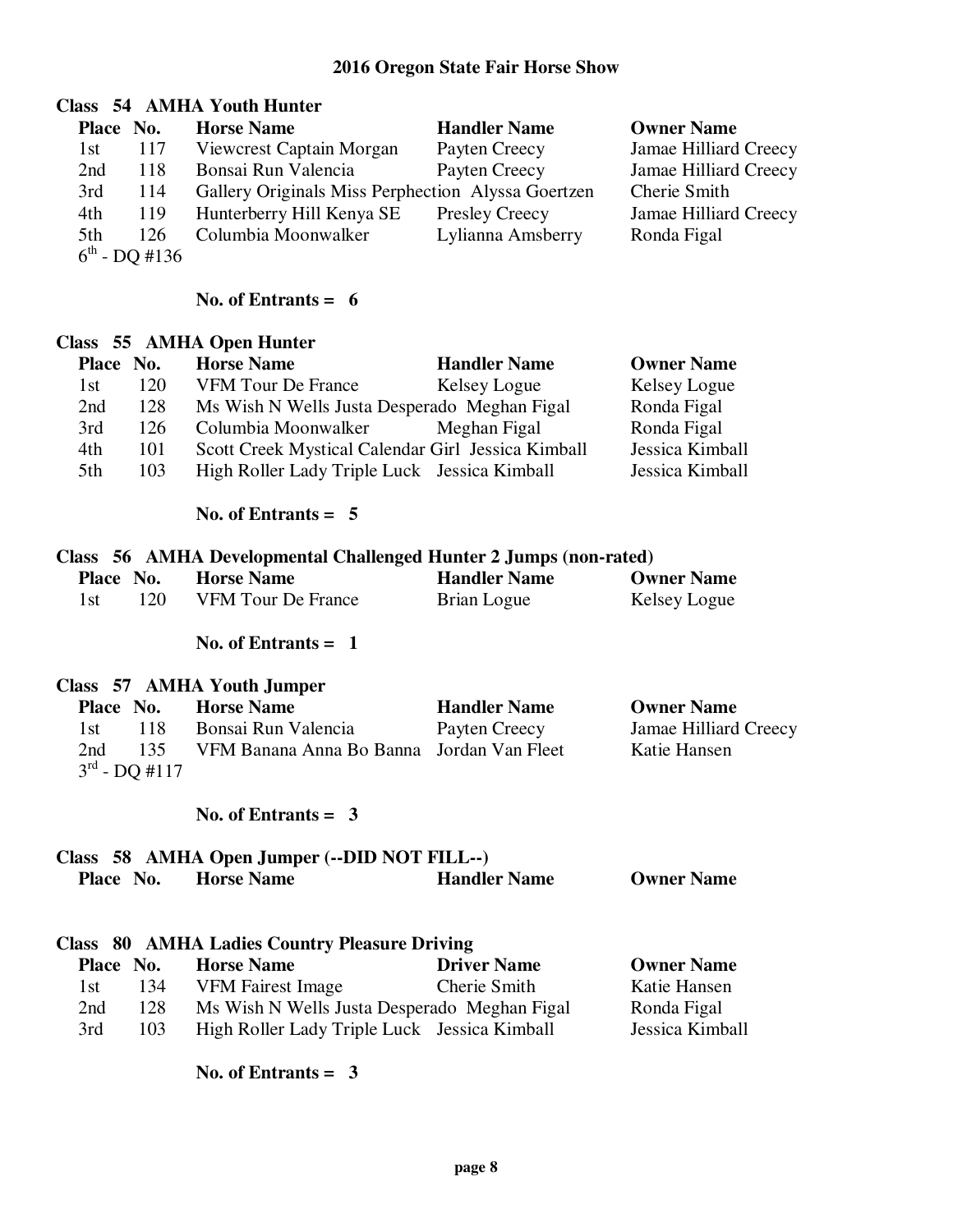| Place No.<br>128<br>1st | <b>Class</b> 82 AMHA Gentlemen's Country Pleasure Driving<br><b>Horse Name</b><br>Ms Wish N Wells Justa Desperado Daniel Figal | <b>Driver Name</b> | <b>Owner Name</b><br>Ronda Figal |
|-------------------------|--------------------------------------------------------------------------------------------------------------------------------|--------------------|----------------------------------|
|                         | No. of Entrants $= 1$                                                                                                          |                    |                                  |
|                         | Class 84 AMHA AOTE Country Pleasure Driving                                                                                    |                    |                                  |
| Place No.               | <b>Horse Name</b>                                                                                                              | <b>Driver Name</b> | <b>Owner Name</b>                |
| 1st<br>111              | RHMF Geminis Twinklin Star Julie Hemenway                                                                                      |                    | Julie Hemenway                   |
| 2nd<br>113              | RHMF Geminis Dancin in the Wind Cindy Saum                                                                                     |                    | Cindy Irene Saum                 |
|                         | No. of Entrants $= 2$<br><b>Class 86 AMHA Amateur Country Pleasure Driving</b>                                                 |                    |                                  |
| Place No.               | <b>Horse Name</b>                                                                                                              | <b>Driver Name</b> | <b>Owner Name</b>                |
| 1st<br>111              | RHMF Geminis Twinklin Star Julie Hemenway                                                                                      |                    | Julie Hemenway                   |
| 2nd<br>113              | RHMF Geminis Dancin in the Wind Cindy Saum                                                                                     |                    | Cindy Irene Saum                 |
| 125<br>3rd              | RHMF Geminis Shimmering Black Onyx Ronda Figal                                                                                 |                    | Ronda Figal                      |
|                         |                                                                                                                                |                    |                                  |
|                         | No. of Entrants $=$ 3                                                                                                          |                    |                                  |
|                         | <b>Class 88 AMHA Classic Pleasure Driving Geldings</b>                                                                         |                    |                                  |
| Place No.               | <b>Horse Name</b>                                                                                                              | <b>Driver Name</b> | <b>Owner Name</b>                |

1st 120 VFM Tour De France Kelsey Logue Kelsey Logue<br>
2nd 115 Bonsai Run Fools Gold Morgan McGuire Gaylene Barte 2nd 115 Bonsai Run Fools Gold Morgan McGuire Gaylene Bartel 3rd 116 Bonsai Run and Dont Look Back Cherie Smith Sharon J Dickens or Gloria King

#### **No. of Entrants = 3**

#### **Class 90 AMHA Classic Pleasure Driving Mares Place No. Horse Name Driver Name Owner Name**  1st 105 Lazy Rs Super Star Cherie Smith Bambi Roylance 2nd 114 Gallery Originals Miss Perphection Alyssa Goertzen Cherie Smith 3rd 129 RHMF Geminis Sweet Harmony Meghan Figal Ronda Figal

#### **No. of Entrants = 3**

#### **Class 92 AMHA Classic Pleasure Driving 32" and Under**

|      | Place No. | <b>Horse Name</b>                        | <b>Driver Name</b> | <b>Owner Name</b> |
|------|-----------|------------------------------------------|--------------------|-------------------|
| 1st. | 115       | Bonsai Run Fools Gold                    | Morgan McGuire     | Gaylene Bartel    |
| 2nd  | 105       | Lazy Rs Super Star                       | Cherie Smith       | Bambi Roylance    |
| 3rd  | 110       | RHMF Geminis Black Legacy Julie Hemenway |                    | Julie Hemenway    |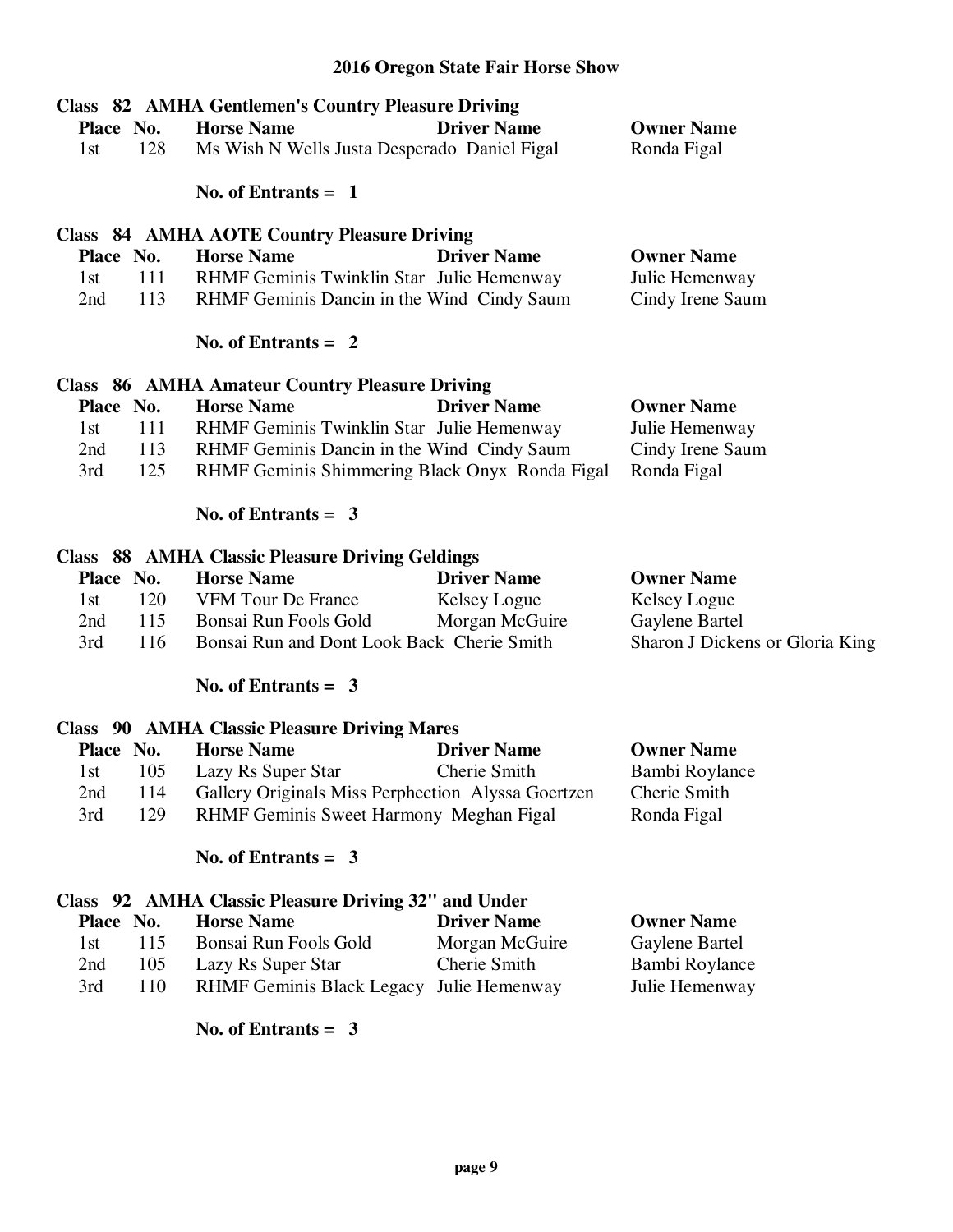# **Class 95 AMHA Youth Classic Pleasure Driving, 18 & Under Place No. Horse Name Driver Name Owner Name**  1st 135 VFM Banana Anna Bo Banna Jordan Van Fleet Katie Hansen 2nd 115 Bonsai Run Fools Gold Morgan McGuire Gaylene Bartel 3rd 114 Gallery Originals Miss Perphection Alyssa Goertzen Cherie Smith 4th 118 Bonsai Run Valencia Payten Creecy Jamae Hilliard Creecy 5th 104 Vintage Farms Boleros Merengue Devlin Newnham Devlin Newnham or Virginia Newnham 6th 117 Viewcrest Captain Morgan Presley Creecy Jamae Hilliard Creecy

#### **No. of Entrants = 6**

#### **Class 97 AMHA Classic Pleasure Driving Stallions Place No. Horse Name Driver Name Owner Name**  1st 104 Vintage Farms Boleros MerengueDiane Keith Devlin Newnham or Virginia Newnham

#### **No. of Entrants = 1**

#### **Class 99 AMHA Classic Pleasure Driving over 32" to 34" Place No. Horse Name Driver Name Owner Name**  1st 114 Gallery Originals Miss Perphection Alyssa Goertzen Cherie Smith 2nd 116 Bonsai Run and Dont Look Back Cherie Smith Sharon J Dickens or Gloria King 3rd 112 RHMF Geminis Sparklin Kid Cindy Saum Cindy Irene Saum 4th 129 RHMF Geminis Sweet Harmony Meghan Figal Ronda Figal 5th 104 Vintage Farms Boleros Merengue Diane Keith Devlin Newnham or Virginia Newnham

#### **No. of Entrants = 5**

# **Class 101 AMHA Single Pleasure Driving Open (--DID NOT FILL--) Place No. Horse Name Driver Name Owner Name**

### **Class 104 AMHA Single Pleasure Driving Amateur (--DID NOT FILL--) Place No. Horse Name Driver Name Owner Name**

#### **Class 106 AMHA Open Versatility**

| Place No. |                           | <b>Horse Name</b>                               | <b>Handler Name</b> | <b>Owner Name</b> |
|-----------|---------------------------|-------------------------------------------------|---------------------|-------------------|
| 1st       | 114                       | Gallery Originals Miss Perphection Cherie Smith |                     | Cherie Smith      |
| 2nd       | -104                      | Vintage Farms Boleros Merengue Diane Keith      |                     | Devlin Newnham or |
|           |                           |                                                 |                     | Virginia Newnham  |
| 3rd       | 128                       | Ms Wish N Wells Justa Desperado Meghan Figal    |                     | Ronda Figal       |
|           | $4^{\text{th}}$ - DQ #105 |                                                 |                     |                   |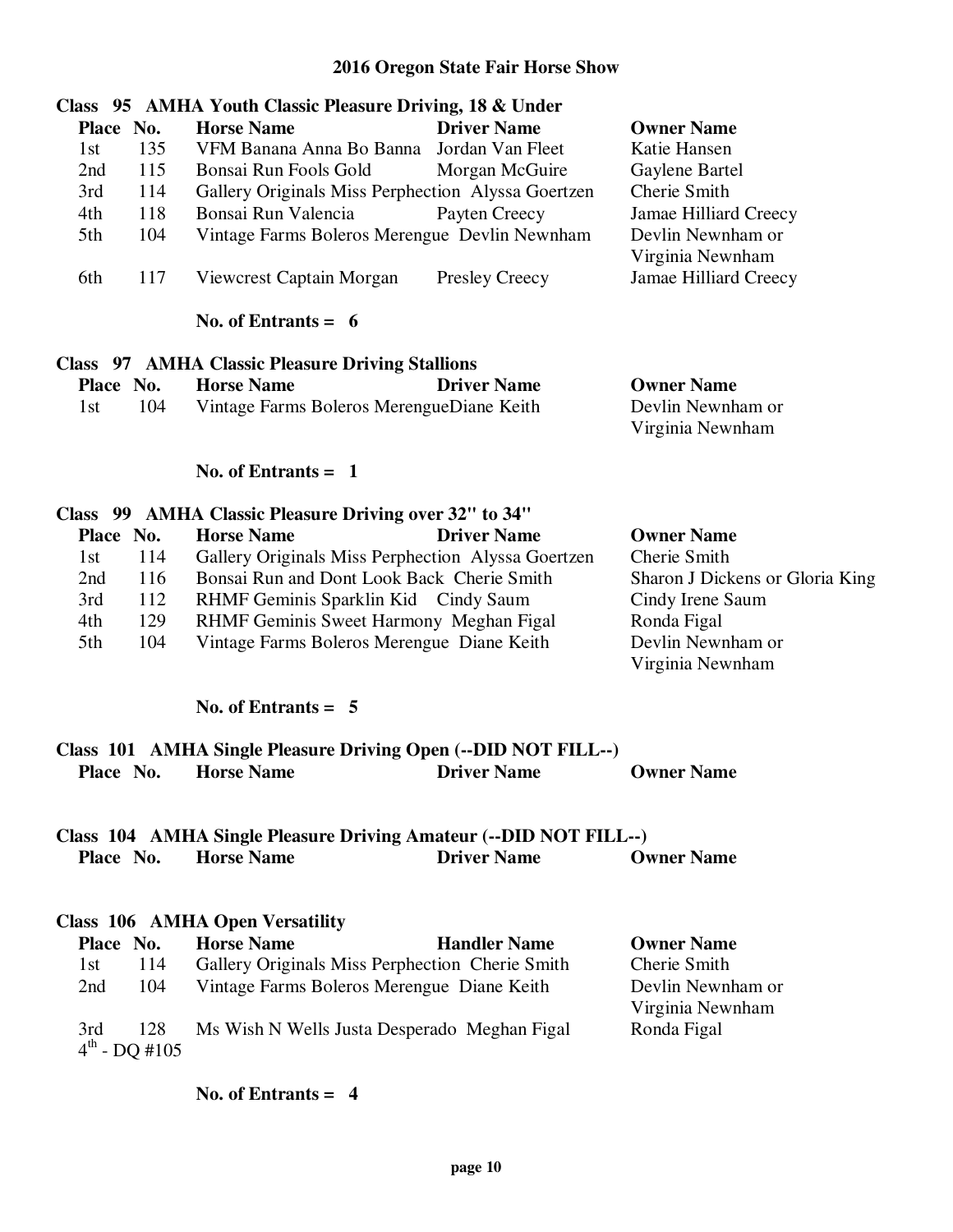# **Class 107 AMHA YOTE Country Pleasure Driving Place No. Horse Name Driver Name Driver Name Owner Name**<br>1st 138 Oaks Grove Legends Born to Run Devlin Newnham Virginia or Devlin Newnham 1st 138 Oaks Grove Legends Born to Run Devlin Newnham 2nd 119 Hunterberry Hill Kenya SE Presley Creecy Jamae Hilliard Creecy  **No. of Entrants = 2 Class 108 AMHA Youth Versatility Place No. Horse Name Handler Name Owner Name**  1st 137 Too Good to be True Lillian George Lillian George or Ingrid Amaya 2nd 138 Oaks Grove Legends Born to Run Devlin Newnham Virginia or Devlin Newnham  **No. of Entrants = 2 Class 109 AMHA YOTE Classic Pleasure Driving Place No. Horse Name Driver Name Owner Name**  1st 117 Viewcrest Captain Morgan Presley Creecy Jamae Hilliard Creecy 2nd 118 Bonsai Run Valencia Payten Creecy Jamae Hilliard Creecy 3rd 135 VFM Banana Anna Bo Banna Jordan Van Fleet Katie Hansen  **No. of Entrants = 3 Class 111 AMHA Ladies Classic Pleasure Driving**

| Place No. |     | <b>Horse Name</b>                              | <b>Driver Name</b> | <b>Owner Name</b>               |
|-----------|-----|------------------------------------------------|--------------------|---------------------------------|
| 1st       | 116 | Bonsai Run and Dont Look Back Cherie Smith     |                    | Sharon J Dickens or Gloria King |
| 2nd       | 120 | <b>VFM Tour De France</b>                      | Kelsey Logue       | Kelsey Logue                    |
| 3rd       | 115 | Bonsai Run Fools Gold                          | Gaylene Bartel     | Gaylene Bartel                  |
| 4th       | 104 | Vintage Farms Boleros Merengue Diane Keith     |                    | Devlin Newnham or               |
|           |     |                                                |                    | Virginia Newnham                |
| 5th       | 129 | RHMF Geminis Sweet Harmony Meghan Figal        |                    | Ronda Figal                     |
| 6th       | 102 | Shalamara Acres Midnight Jewel Jessica Kimball |                    | Jessica Kimball                 |
|           |     |                                                |                    |                                 |

#### **No. of Entrants = 7**

#### **Class 112 AMHA Open Roadster**

| Place No. |     | <b>Horse Name</b>                              | <b>Driver Name</b> | <b>Owner Name</b> |
|-----------|-----|------------------------------------------------|--------------------|-------------------|
| 1st -     | 134 | <b>VFM Fairest Image</b>                       | Cherie Smith       | Katie Hansen      |
| 2nd       | 125 | RHMF Geminis Shimmering Black Onyx Ronda Figal |                    | Ronda Figal       |
| 3rd       | 128 | Ms Wish N Wells Justa Desperado Meghan Figal   |                    | Ronda Figal       |

#### **No. of Entrants = 3**

#### **Class 113 AMHA Gentlemen's Classic Pleasure Driving Place No. Horse Name Driver Name Owner Name**  1st 129 RHMF Geminis Sweet Harmony Daniel Figal Ronda Figal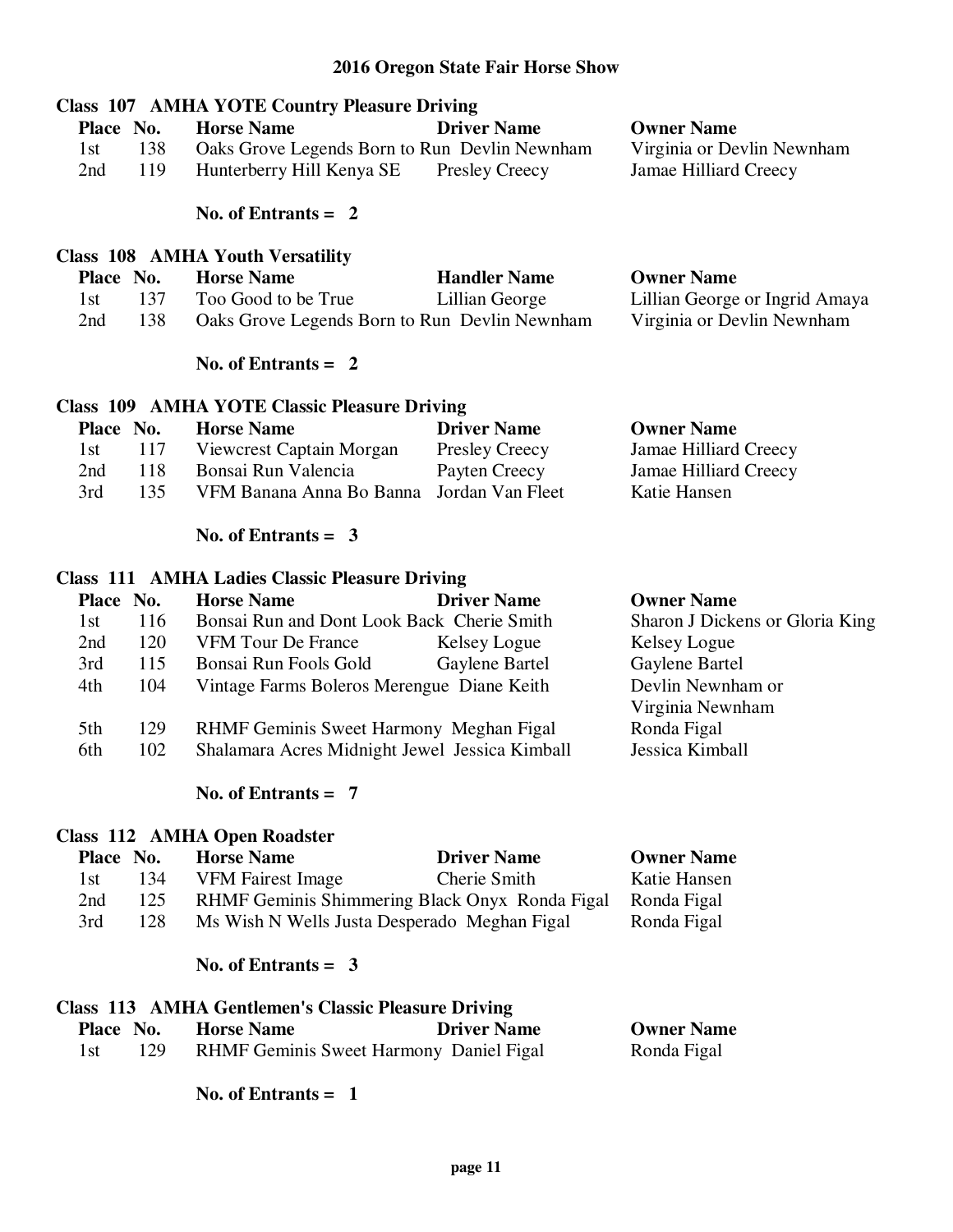|                  | <b>Class 114 AMHA Amateur Classic Pleasure Driving</b>                                                        |                     |                                                                                                |
|------------------|---------------------------------------------------------------------------------------------------------------|---------------------|------------------------------------------------------------------------------------------------|
| Place No.        | <b>Horse Name</b>                                                                                             | <b>Driver Name</b>  | <b>Owner Name</b>                                                                              |
| 1st<br>120       | <b>VFM Tour De France</b>                                                                                     | Kelsey Logue        | Kelsey Logue                                                                                   |
| 2nd<br>115       | Bonsai Run Fools Gold                                                                                         | Gaylene Bartel      | Gaylene Bartel                                                                                 |
| 3rd<br>105       | Lazy Rs Super Star                                                                                            | Bambi Roylance      | Bambi Roylance                                                                                 |
| 112<br>4th       | RHMF Geminis Sparklin Kid                                                                                     | Cindy Saum          | Cindy Irene Saum                                                                               |
|                  |                                                                                                               |                     |                                                                                                |
|                  | No. of Entrants $= 4$                                                                                         |                     |                                                                                                |
|                  | <b>Class 115 AMHA AOTE Classic Pleasure Driving</b>                                                           |                     |                                                                                                |
| Place No.        | <b>Horse Name</b>                                                                                             | <b>Driver Name</b>  | <b>Owner Name</b>                                                                              |
| 120<br>1st       | <b>VFM Tour De France</b>                                                                                     | Kelsey Logue        | Kelsey Logue                                                                                   |
| 112<br>2nd       | RHMF Geminis Sparklin Kid                                                                                     | Cindy Saum          | Cindy Irene Saum                                                                               |
|                  |                                                                                                               |                     |                                                                                                |
|                  | No. of Entrants $= 2$                                                                                         |                     |                                                                                                |
|                  | Class 116 AMHA Country Pleasure Driving Championship \$100 - Mark Bullington Memorial                         |                     |                                                                                                |
| Place No.        | <b>Horse Name</b>                                                                                             | <b>Driver Name</b>  | <b>Owner Name</b>                                                                              |
| Ch<br>111        | RHMF Geminis Twinklin Star Julie Hemenway                                                                     |                     | Julie Hemenway                                                                                 |
| 134<br>Res       | <b>VFM Fairest Image</b>                                                                                      | Cherie Smith        | Katie Hansen                                                                                   |
|                  |                                                                                                               |                     |                                                                                                |
|                  | No. of Entrants $= 5$                                                                                         |                     |                                                                                                |
|                  |                                                                                                               |                     |                                                                                                |
|                  |                                                                                                               |                     |                                                                                                |
|                  |                                                                                                               |                     | Class 117 AMHA Classic Pleasure Driving Championship \$100 - (non-rated) Roxanne Hood Memorial |
| Place No.        | <b>Horse Name</b>                                                                                             | <b>Driver Name</b>  | <b>Owner Name</b>                                                                              |
| Ch<br>116        | Bonsai Run and Dont Look Back Cherie Smith                                                                    |                     | Sharon J Dickens or Gloria King                                                                |
| 120<br>Res       | <b>VFM Tour De France</b>                                                                                     | Kelsey Logue        | Kelsey Logue                                                                                   |
|                  | No. of Entrants $= 7$                                                                                         |                     |                                                                                                |
|                  |                                                                                                               |                     |                                                                                                |
| Place No.        | Class 334 AMHA Youth Stock Type Mares or Geldings (non-pointed)                                               |                     |                                                                                                |
| 1st              | <b>Horse Name</b>                                                                                             | <b>Handler Name</b> | <b>Owner Name</b>                                                                              |
| 114              | Gallery Originals Miss Perphection Alyssa Goertzen                                                            |                     | Cherie Smith                                                                                   |
|                  | No. of Entrants $= 1$                                                                                         |                     |                                                                                                |
|                  | Class 335 AMHA Amateur Stock Type Mares (non-pointed)                                                         |                     |                                                                                                |
|                  | <b>Horse Name</b>                                                                                             | <b>Handler Name</b> | <b>Owner Name</b>                                                                              |
| Place No.<br>111 |                                                                                                               |                     |                                                                                                |
| 1st              | RHMF Geminis Twinklin Star Julie Hemenway                                                                     |                     | Julie Hemenway                                                                                 |
| 2nd<br>114       | Gallery Originals Miss Perphection Kelly Jensen                                                               |                     | Cherie Smith                                                                                   |
|                  | No. of Entrants $= 2$                                                                                         |                     |                                                                                                |
| Place No.        | Class 336 AMHA Amateur Stock Type Geldings or Stallions (non-pointed) (--DID NOT FILL--)<br><b>Horse Name</b> | <b>Handler Name</b> | <b>Owner Name</b>                                                                              |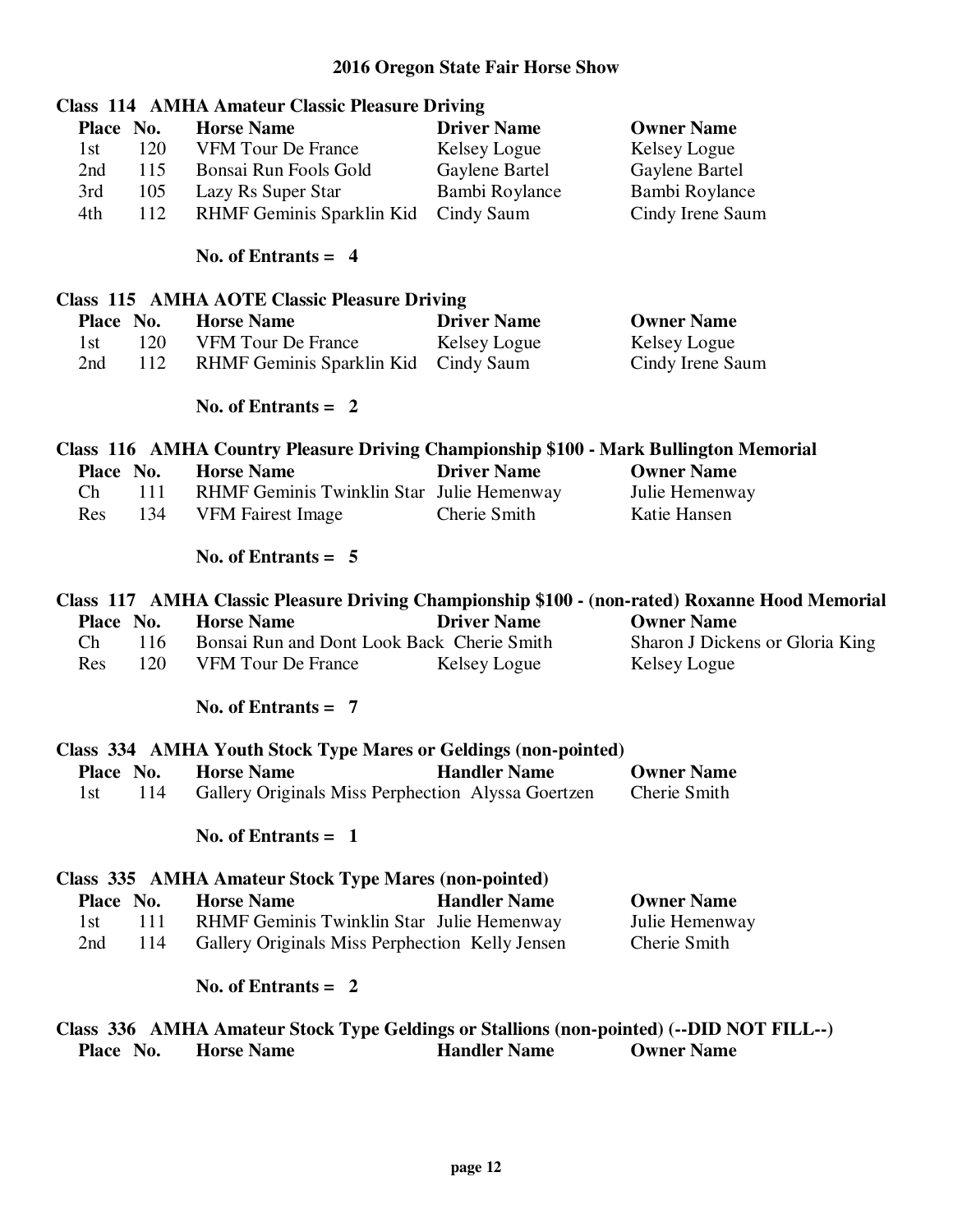#### **Class 337 AMHA Youth Country Pleasure Driving, 18 & Under**

| Place No. |     | <b>Horse Name</b>   | <b>Driver Name</b>                            |
|-----------|-----|---------------------|-----------------------------------------------|
| -l st     | 137 | Too Good to be True | Lillian George                                |
| 2nd       | 138 |                     | Oaks Grove Legends Born to Run Devlin Newnham |

**Owner Name** 

Lillian George or Ingrid Amaya Virginia or Devlin Newnham

 **No. of Entrants = 2** 

# **Miniature Horses Judge: Ron Bartholomew**

#### **Class 3 AMHA Amateur Mares**

| Place No. |     | <b>Horse Name</b>                            | <b>Handler Name</b> | <b>Owner Name</b> |
|-----------|-----|----------------------------------------------|---------------------|-------------------|
| 1st       | 108 | Scott Creek Monarch Curtain Call Joanne Ross |                     | Joanne Ross       |
| 2nd       | 122 | Mercedes Giselle                             | Barbara Kahl        | Barbara Kahl      |
| 3rd       | 121 | Winsome Saved The Best for Last Kelsey Logue |                     | Kelsey Logue      |
| 4th       | 105 | Lazy Rs Super Star                           | Bambi Roylance      | Bambi Roylance    |
| 5th       | 113 | RHMF Geminis Dancin in the Wind Cindy Saum   |                     | Cindy Irene Saum  |
| 6th       | 132 | <b>VFM Risque Revenge</b>                    | Katie Hansen        | Katie Hansen      |
|           |     |                                              |                     |                   |

#### **No. of Entrants = 6**

#### **Class 4 AMHA Youth Halter Mares 18 and Under (--DID NOT FILL--) Place No. Horse Name Handler Name Owner Name**

#### **Class 5 AMHA AOTE Mares**

| Place No. |     | <b>Horse Name</b> | <b>Handler Name</b>                          | <b>Owner Name</b> |
|-----------|-----|-------------------|----------------------------------------------|-------------------|
| 1st       | 108 |                   | Scott Creek Monarch Curtain Call Joanne Ross | Joanne Ross       |
| 2nd       | 122 | Mercedes Giselle  | Barbara Kahl                                 | Barbara Kahl      |
| 3rd       | 121 |                   | Winsome Saved The Best for Last Kelsey Logue | Kelsey Logue      |
| 4th       | 113 |                   | RHMF Geminis Dancin in the Wind Cindy Saum   | Cindy Irene Saum  |
|           |     |                   |                                              |                   |

#### **No. of Entrants = 4**

# **Class 6 AMHA Stock Type Mares (non-pointed) Place No. Horse Name Handler Name Owner Name**  1st 114 Gallery Originals Miss Perphection Cherie Smith Cherie Smith 2nd 111 RHMF Geminis Twinklin Star Julie Hemenway Julie Hemenway 3rd 102 Shalamara Acres Midnight Jewel Jessica Kimball Jessica Kimball

#### **No. of Entrants = 3**

#### **Class 7 AMHA Junior Mares Weanling/Yearling**

|      | Place No. | <b>Horse Name</b>                            | <b>Handler Name</b> | <b>Owner Name</b> |
|------|-----------|----------------------------------------------|---------------------|-------------------|
| 1st. | 108       | Scott Creek Monarch Curtain Call Joanne Ross |                     | Joanne Ross       |
| 2nd  | 130.      | VFM Reddy For Revenge                        | Cherie Smith        | Katie Hansen      |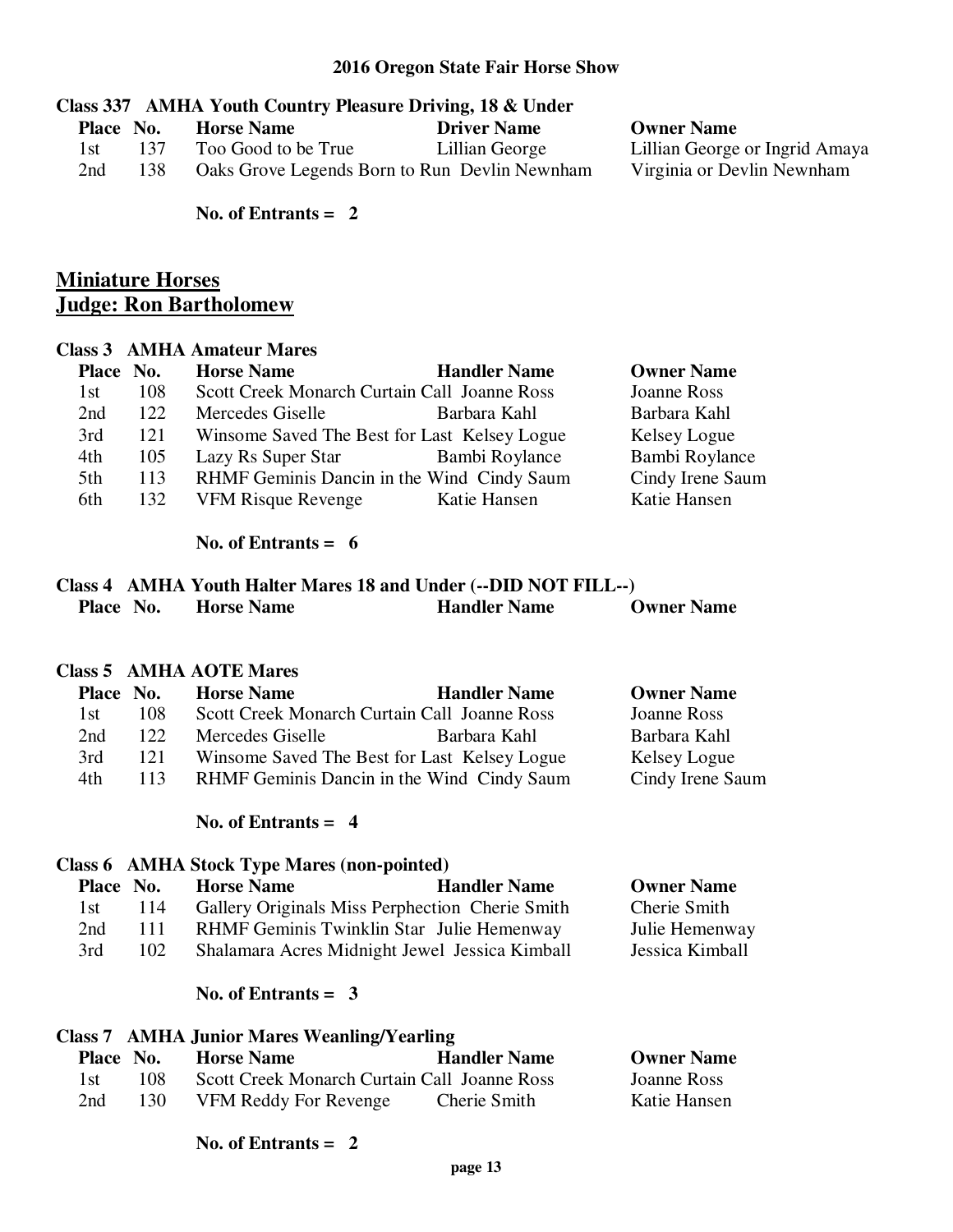|                                 |            | <b>Class 8 AMHA Junior Mares 2 years old</b>          |                              |                             |
|---------------------------------|------------|-------------------------------------------------------|------------------------------|-----------------------------|
| Place No.                       |            | <b>Horse Name</b>                                     | <b>Handler Name</b>          | <b>Owner Name</b>           |
| 1st                             | 132        | <b>VFM Risque Revenge</b>                             | Cherie Smith                 | Katie Hansen                |
| 2nd                             | 127        | Storybrooke Goddess of War                            | Meghan Figal                 | Ronda Figal                 |
|                                 |            | No. of Entrants $= 2$                                 |                              |                             |
|                                 |            | <b>Class 9 AMHA Champion and Reserve Junior Mare</b>  |                              |                             |
| Place No.                       |            | <b>Horse Name</b>                                     | <b>Handler Name</b>          | <b>Owner Name</b>           |
| Ch                              | 108        | Scott Creek Monarch Curtain Call Joanne Ross          |                              | <b>Joanne Ross</b>          |
| Res                             | 130        | VFM Reddy For Revenge                                 | Cherie Smith                 | Katie Hansen                |
|                                 |            | No. of Entrants $= 2$                                 |                              |                             |
|                                 |            | Class 10 AMHA Senior Mares 32" and under              |                              |                             |
| Place No.                       |            | <b>Horse Name</b>                                     | <b>Handler Name</b>          | <b>Owner Name</b>           |
| 1st                             | 105        | Lazy Rs Super Star                                    | Cherie Smith                 | Bambi Roylance              |
| 2nd                             | 101        | Scott Creek Mystical Calendar Girl Jessica Kimball    |                              | Jessica Kimball             |
|                                 |            | No. of Entrants $= 2$                                 |                              |                             |
|                                 |            | <b>Class 11 AMHA Senior Mares Over 32"-34"</b>        |                              |                             |
|                                 |            |                                                       |                              |                             |
| Place No.                       |            | <b>Horse Name</b>                                     | <b>Handler Name</b>          | <b>Owner Name</b>           |
| 1st                             | 122        | Mercedes Giselle                                      | Barbara Kahl                 | Barbara Kahl                |
| 2nd                             | 121        | Winsome Saved The Best for Last Kelsey Logue          |                              | Kelsey Logue                |
| 3rd                             | 113        | RHMF Geminis Dancin in the Wind Cindy Saum            |                              | Cindy Irene Saum            |
|                                 |            | No. of Entrants = $3$                                 |                              |                             |
|                                 |            | <b>Class 12 AMHA Champion and Reserve Senior Mare</b> |                              |                             |
| Place No.                       |            | <b>Horse Name</b>                                     | <b>Handler Name</b>          | <b>Owner Name</b>           |
| $\mathop{\mathrm{Ch}}\nolimits$ | 122        | Mercedes Giselle                                      | Barbara Kahl                 | Barbara Kahl                |
| Res                             | 121        | Winsome Saved The Best for Last Kelsey Logue          |                              | Kelsey Logue                |
|                                 |            | No. of Entrants $= 4$                                 |                              |                             |
| Class 13                        |            | <b>AMHA Solid Color Mares</b>                         |                              |                             |
| <b>Place</b>                    | No.        | <b>Horse Name</b>                                     | <b>Handler Name</b>          | <b>Owner Name</b>           |
| 1st                             | 130        | VFM Reddy For Revenge                                 | Cherie Smith                 | Katie Hansen                |
| 2nd                             | 105        | Lazy Rs Super Star                                    | Bambi Roylance               | Bambi Roylance              |
| 3rd<br>4th                      | 127<br>122 | Storybrooke Goddess of War<br>Mercedes Giselle        | Meghan Figal<br>Barbara Kahl | Ronda Figal<br>Barbara Kahl |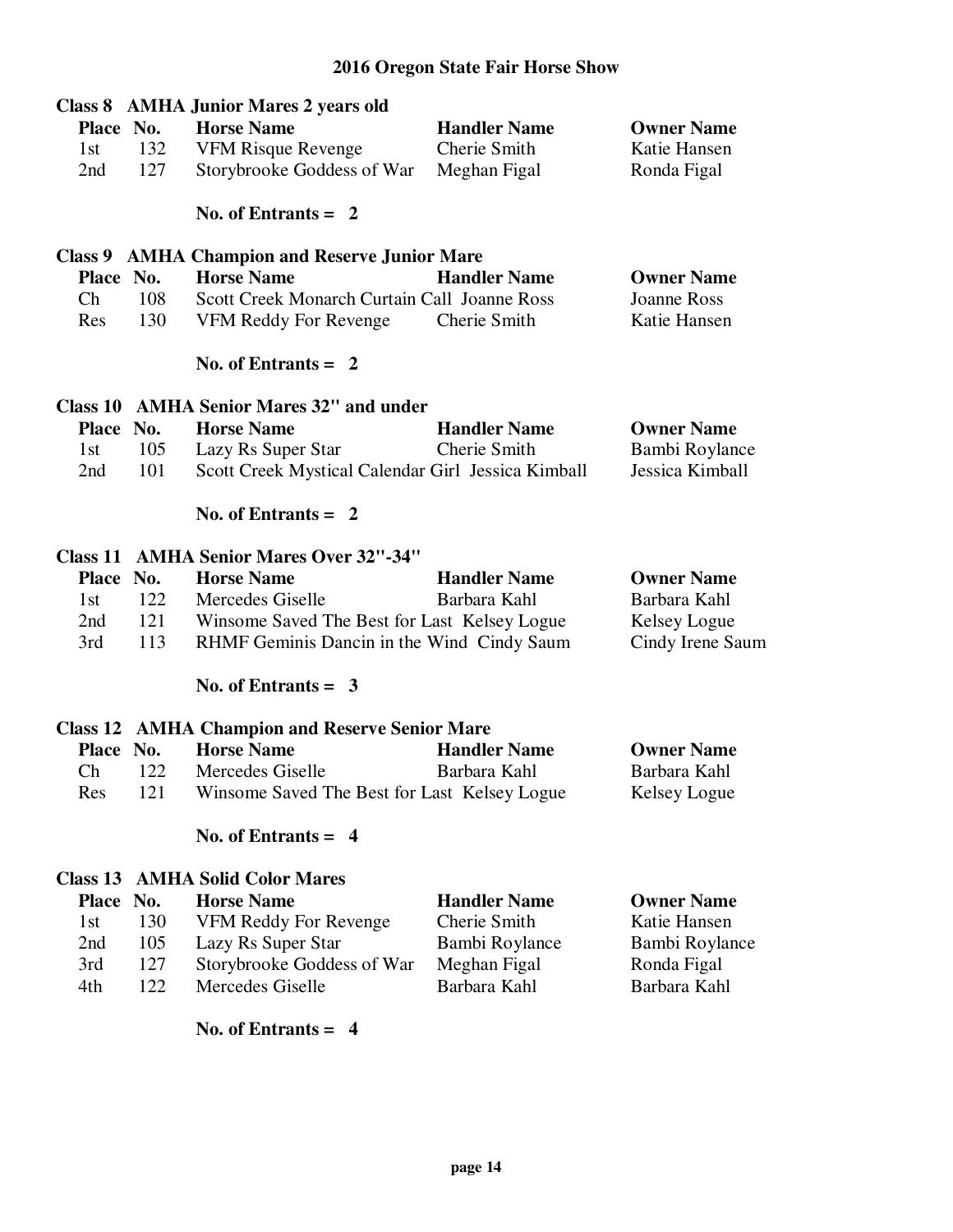# **Class 14 AMHA Multi Color Mares**

| Place No. |     | <b>Horse Name</b>                               | <b>Handler Name</b> | <b>Owner Name</b> |
|-----------|-----|-------------------------------------------------|---------------------|-------------------|
| 1st       | 114 | Gallery Originals Miss Perphection Cherie Smith |                     | Cherie Smith      |
| 2nd       | 111 | RHMF Geminis Twinklin Star Julie Hemenway       |                     | Julie Hemenway    |
| 3rd       | 113 | RHMF Geminis Dancin in the Wind Cindy Saum      |                     | Cindy Irene Saum  |
| 4th       | 121 | Winsome Saved The Best for Last Kelsey Logue    |                     | Kelsey Logue      |
| 5th       | 102 | Shalamara Acres Midnight Jewel Jessica Kimball  |                     | Jessica Kimball   |

#### **No. of Entrants = 5**

#### **Class 15 AMHA Amateur Geldings**

|     | Place No. | <b>Horse Name</b>                            | <b>Handler Name</b> | <b>Owner Name</b>               |
|-----|-----------|----------------------------------------------|---------------------|---------------------------------|
| 1st | 110       | RHMF Geminis Black Legacy Julie Hemenway     |                     | Julie Hemenway                  |
| 2nd | 133       | VFM Maximum Revenge                          | Katie Hansen        | Katie Hansen                    |
| 3rd | 112       | RHMF Geminis Sparklin Kid Cindy Saum         |                     | Cindy Irene Saum                |
| 4th | 116       | Bonsai Run and Dont Look Back Sharon Dickens |                     | Sharon J Dickens or Gloria King |
| 5th | 106       | <b>Commotions Blazy Zeus</b>                 | John Bosse          | John Bosse                      |

 **No. of Entrants = 5** 

 **No. of Entrants = 1** 

#### **Class 16 AMHA Youth Halter Geldings 18 & Under Place No. Horse Name Handler Name Owner Name** 1st 116 Bonsai Run and Dont Look Back Rebecca Goertzen Sharon J Dickens or Gloria King

|           |     | <b>Class 17 AMHA AOTE Geldings</b>       |                     |                   |
|-----------|-----|------------------------------------------|---------------------|-------------------|
| Place No. |     | <b>Horse Name</b>                        | <b>Handler Name</b> | <b>Owner Name</b> |
| 1st       | 110 | RHMF Geminis Black Legacy Julie Hemenway |                     | Julie Hemenway    |
| 2nd       | 133 | VFM Maximum Revenge                      | Katie Hansen        | Katie Hansen      |
| 3rd       | 112 | RHMF Geminis Sparklin Kid Cindy Saum     |                     | Cindy Irene Saum  |

 **No. of Entrants = 3** 

# **Class 18 AMHA Stock Type Geldings (non-pointed) (--DID NOT FILL--)**

|                  | $\mathcal{L}_{\text{RMS}}$ to the finite state $\mathbf{r}_{j}$ pc deterings (non-pointex) ( $\mathbf{BID}$ from Finite |                                                          |                     |                   |
|------------------|-------------------------------------------------------------------------------------------------------------------------|----------------------------------------------------------|---------------------|-------------------|
| <b>Place No.</b> |                                                                                                                         | <b>Horse Name</b>                                        | <b>Handler Name</b> | <b>Owner Name</b> |
|                  |                                                                                                                         | <b>Class 19 AMHA Junior Geldings</b>                     |                     |                   |
| Place No.        |                                                                                                                         | <b>Horse Name</b>                                        | <b>Handler Name</b> | <b>Owner Name</b> |
| 1st              | 106                                                                                                                     | <b>Commotions Blazy Zeus</b>                             | John Bosse          | John Bosse        |
|                  |                                                                                                                         | No. of Entrants $=$ 1                                    |                     |                   |
|                  |                                                                                                                         | <b>Class 20 AMHA Champion and Reserve Junior Gelding</b> |                     |                   |
| <b>Place No.</b> |                                                                                                                         | <b>Horse Name</b>                                        | <b>Handler Name</b> | <b>Owner Name</b> |
| Ch               | 106                                                                                                                     | <b>Commotions Blazy Zeus</b>                             | John Bosse          | John Bosse        |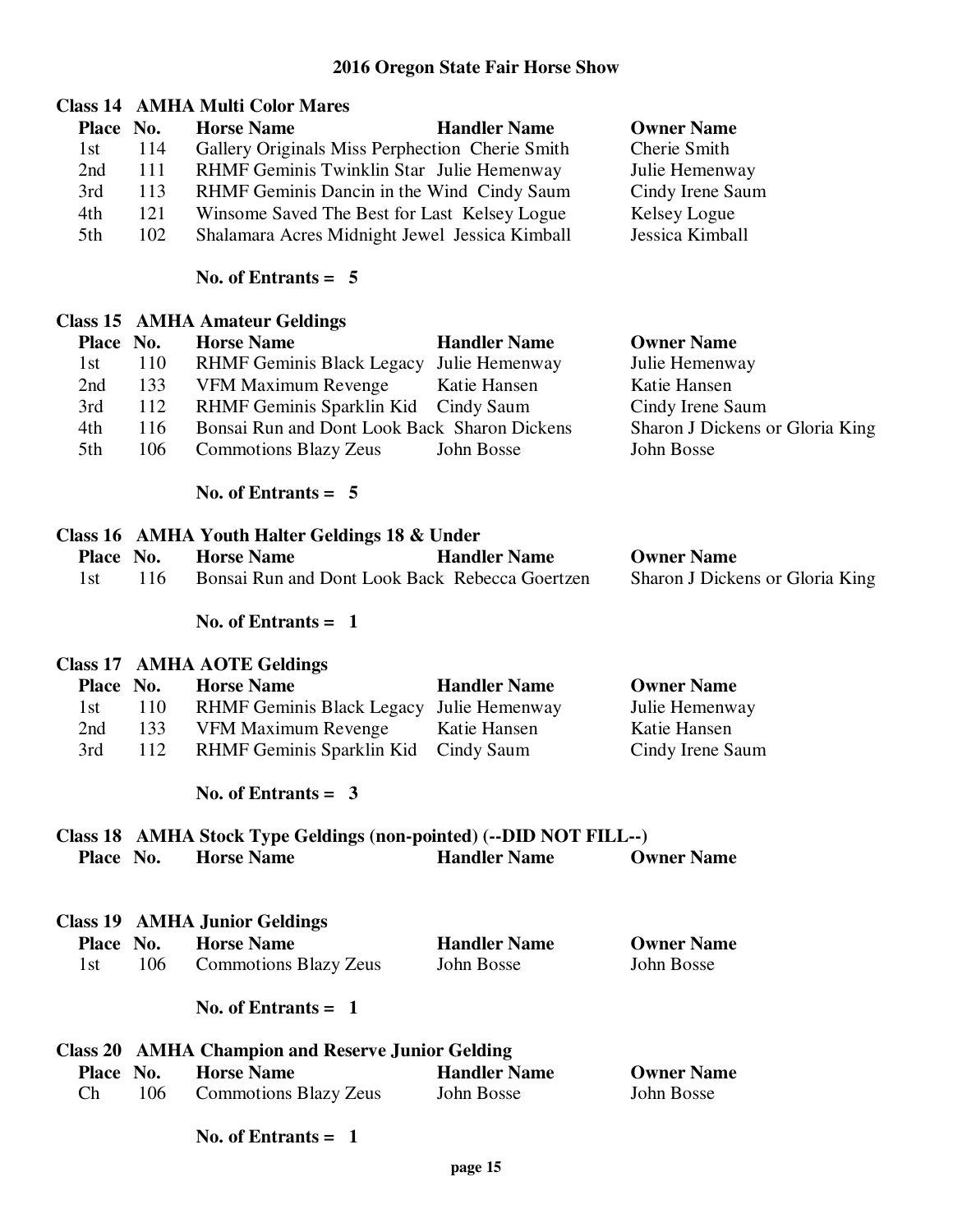| Place No. | <b>Horse Name</b>         | <b>Handler Name</b>                  | <b>Owner Name</b>                                                                                                                            |
|-----------|---------------------------|--------------------------------------|----------------------------------------------------------------------------------------------------------------------------------------------|
| 110       |                           | Julie Hemenway                       | Julie Hemenway                                                                                                                               |
| 133       | VFM Maximum Revenge       | Katie Hansen                         | Katie Hansen                                                                                                                                 |
| 112       | RHMF Geminis Sparklin Kid |                                      | Cindy Irene Saum                                                                                                                             |
| 116       |                           |                                      | Sharon J Dickens or Gloria King                                                                                                              |
| 128       |                           |                                      | Ronda Figal                                                                                                                                  |
|           |                           | <b>Class 21 AMHA Senior Geldings</b> | <b>RHMF Geminis Black Legacy</b><br>Cindy Saum<br>Bonsai Run and Dont Look Back Cherie Smith<br>Ms Wish N Wells Justa Desperado Meghan Figal |

#### **No. of Entrants = 5**

|           | <b>Class 22 AMHA Champion and Reserve Senior Gelding</b> |                                          |                     |                   |
|-----------|----------------------------------------------------------|------------------------------------------|---------------------|-------------------|
| Place No. |                                                          | <b>Horse Name</b>                        | <b>Handler Name</b> | <b>Owner Name</b> |
| Ch.       | 110                                                      | RHMF Geminis Black Legacy Julie Hemenway |                     | Julie Hemenway    |
| Res       | 133                                                      | VFM Maximum Revenge                      | Katie Hansen        | Katie Hansen      |

#### **No. of Entrants = 3**

#### **Class 24 AMHA Amateur Stallions**

| Place No. |     | <b>Horse Name</b>                           | <b>Handler Name</b> | <b>Owner Name</b>    |
|-----------|-----|---------------------------------------------|---------------------|----------------------|
| 1st       | 109 | Scott Creek Bel Triple Crown Joanne Ross    |                     | Joanne Ross          |
| 2nd       | 107 | Indigos Dancing Star                        | John Bosse          | John Bosse           |
| 3rd       | 124 | Weeokies Reflections Hughston Kathy Sammons |                     | <b>Kathy Sammons</b> |

#### **No. of Entrants = 3**

#### **Class 25 AMHA AOTE Stallions**

| Place No. |     | <b>Horse Name</b>                           | <b>Handler Name</b> | <b>Owner Name</b>    |
|-----------|-----|---------------------------------------------|---------------------|----------------------|
| 1st.      | 109 | Scott Creek Bel Triple Crown Joanne Ross    |                     | Joanne Ross          |
| 2nd       | 124 | Weeokies Reflections Hughston Kathy Sammons |                     | <b>Kathy Sammons</b> |

#### **No. of Entrants = 2**

# **Class 26 AMHA Stock Type Stallions (non-pointed) (--DID NOT FILL--) Place No. Horse Name Bandler Name Bandler Name Cowner Name**

#### **Class 27 AMHA Junior Stallions Weanlings/Yearlings**

| Place No. |     | <b>Horse Name</b>                        | <b>Handler Name</b> | <b>Owner Name</b> |
|-----------|-----|------------------------------------------|---------------------|-------------------|
| 1st.      | 109 | Scott Creek Bel Triple Crown Joanne Ross |                     | Joanne Ross       |
| 2nd       | 107 | Indigos Dancing Star                     | John Bosse          | John Bosse        |
| 3rd       | 123 | Indigos Jubilee Moon                     | Kelsey Logue        | John Bosse        |

#### **No. of Entrants = 3**

|           |     | Class 28 AMHA Junior Stallions 2 years old |                     |                   |
|-----------|-----|--------------------------------------------|---------------------|-------------------|
| Place No. |     | <b>Horse Name</b>                          | <b>Handler Name</b> | <b>Owner Name</b> |
|           | 131 | Scott Creek Indi Chrome Wheels Joanne Ross |                     | Joanne Ross       |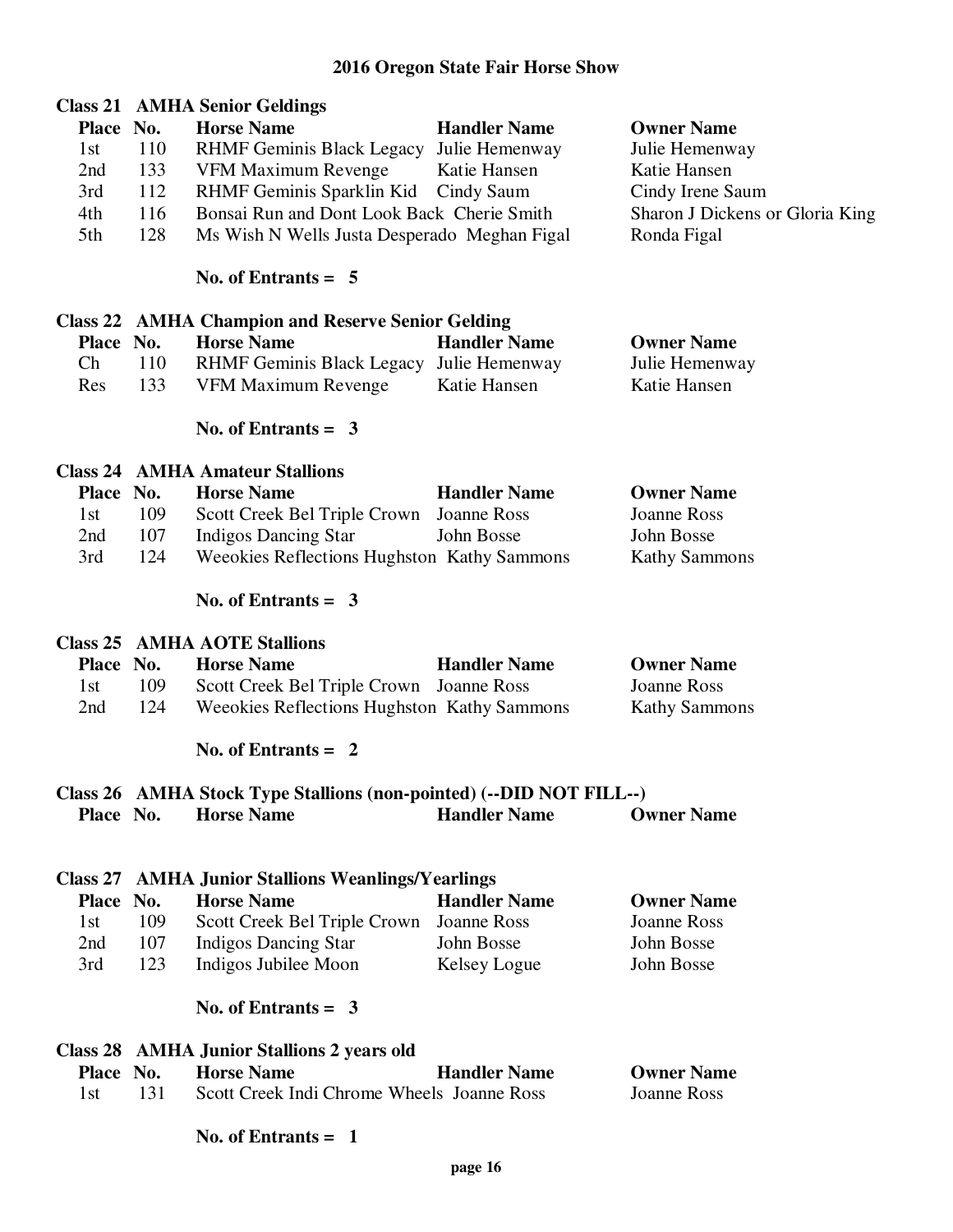|           |     | <b>Class 29 AMHA Champion and Reserve Junior Stallion</b>                           |                     |                                 |
|-----------|-----|-------------------------------------------------------------------------------------|---------------------|---------------------------------|
| Place No. |     | <b>Horse Name</b>                                                                   | <b>Handler Name</b> | <b>Owner Name</b>               |
| Ch        | 131 | Scott Creek Indi Chrome Wheels Joanne Ross                                          |                     | <b>Joanne Ross</b>              |
| Res       | 109 | Scott Creek Bel Triple Crown Joanne Ross                                            |                     | Joanne Ross                     |
|           |     | No. of Entrants $= 4$                                                               |                     |                                 |
| Place No. |     | Class 30 AMHA Senior Stallion 32" and under (--DID NOT FILL--)<br><b>Horse Name</b> | <b>Handler Name</b> | <b>Owner Name</b>               |
|           |     |                                                                                     |                     |                                 |
|           |     | <b>Class 31 AMHA Senior Stallion Over 32"-34"</b>                                   |                     |                                 |
| Place No. |     | <b>Horse Name</b>                                                                   | <b>Handler Name</b> | <b>Owner Name</b>               |
| 1st       | 124 | Weeokies Reflections Hughston Kathy Sammons                                         |                     | <b>Kathy Sammons</b>            |
|           |     | No. of Entrants $= 1$                                                               |                     |                                 |
|           |     | <b>Class 32 AMHA Champion and Reserve Senior Stallion</b>                           |                     |                                 |
| Place No. |     | <b>Horse Name</b>                                                                   | <b>Handler Name</b> | <b>Owner Name</b>               |
| Ch        | 124 | Weeokies Reflections Hughston Kathy Sammons                                         |                     | <b>Kathy Sammons</b>            |
|           |     | No. of Entrants $= 1$                                                               |                     |                                 |
|           |     | <b>Class 33 AMHA Solid Color Stallion and Gelding</b>                               |                     |                                 |
| Place No. |     | <b>Horse Name</b>                                                                   | <b>Handler Name</b> | <b>Owner Name</b>               |
| 1st       | 106 | <b>Commotions Blazy Zeus</b>                                                        | John Bosse          | John Bosse                      |
|           |     | No. of Entrants $= 1$                                                               |                     |                                 |
|           |     |                                                                                     |                     |                                 |
|           |     | <b>Class 34 AMHA Multi Color Stallion and Gelding</b>                               |                     |                                 |
| Place No. |     | <b>Horse Name</b>                                                                   | <b>Handler Name</b> | <b>Owner Name</b>               |
| 1st       | 112 | RHMF Geminis Sparklin Kid Cindy Saum                                                |                     | Cindy Irene Saum                |
| 2nd       | 123 | Indigos Jubilee Moon                                                                | Kelsey Logue        | John Bosse                      |
| 3rd       | 116 | Bonsai Run and Dont Look Back Cherie Smith                                          |                     | Sharon J Dickens or Gloria King |
| 4th       | 131 | Scott Creek Indi Chrome Wheels Joanne Ross                                          |                     | Joanne Ross                     |
|           |     | No. of Entrants $= 4$                                                               |                     |                                 |
|           |     | Class 35 AMHA Supreme Halter (All 1st Place Horses from AMHA Halter Classes)        |                     |                                 |
| Place No. |     | <b>Horse Name</b>                                                                   | <b>Handler Name</b> | <b>Owner Name</b>               |
| Ch        | 131 | Scott Creek Indi Chrome Wheels Joanne Ross                                          |                     | <b>Joanne Ross</b>              |
| Res       | 110 | RHMF Geminis Black Legacy Julie Hemenway                                            |                     | Julie Hemenway                  |
|           |     | No. of Entrants = $6$                                                               |                     |                                 |
|           |     | Class 36 AMHA Developmental Challenged Halter Mare or Gelding (non-rated)           |                     |                                 |
| Place No. |     | <b>Horse Name</b>                                                                   | <b>Handler Name</b> | <b>Owner Name</b>               |
| 1st       | 121 | Winsome Saved The Best for Last Brian Logue                                         |                     | Kelsey Logue                    |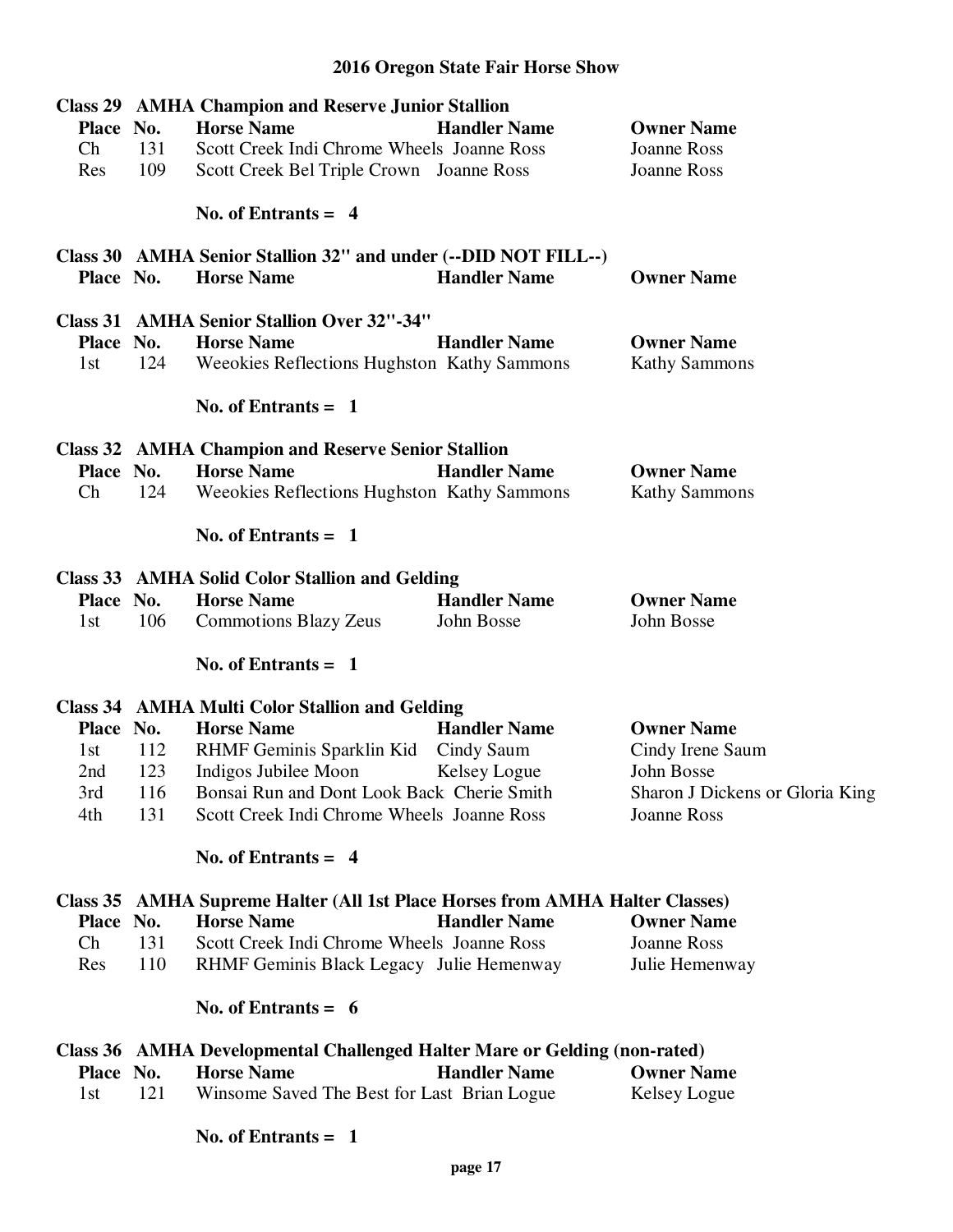| Class 37     |     | <b>AMHA Produce of Dam (non-rated)</b>                                   |                     |                    |
|--------------|-----|--------------------------------------------------------------------------|---------------------|--------------------|
| <b>Place</b> | No. | <b>Horse Name</b>                                                        | <b>Handler Name</b> | <b>Owner Name</b>  |
| 1st          | 106 | <b>Commotions Blazy Zeus</b>                                             | John Bosse          | John Bosse         |
| 1st          | 107 | <b>Indigos Dancing Star</b>                                              | John Bosse          | John Bosse         |
|              |     |                                                                          |                     |                    |
|              |     | No. of Entrants $= 1$                                                    |                     |                    |
| Class 38     |     | <b>AMHA Get of Sire (non-rated)</b>                                      |                     |                    |
| <b>Place</b> | No. | <b>Horse Name</b>                                                        | <b>Handler Name</b> | <b>Owner Name</b>  |
| 1st          | 131 | Scott Creek Indi Chrome Wheels Joanne Ross                               |                     | <b>Joanne Ross</b> |
| 1st          | 123 | Indigos Jubilee Moon                                                     | Kelsey Logue        | John Bosse         |
| 1st          | 107 | <b>Indigos Dancing Star</b>                                              | John Bosse          | John Bosse         |
|              |     | No. of Entrants $= 1$                                                    |                     |                    |
|              |     | <b>Class 40 AMHA Adult Showmanship</b>                                   |                     |                    |
| <b>Place</b> | No. | <b>Horse Name</b>                                                        | <b>Handler Name</b> | <b>Owner Name</b>  |
| 1st          | 101 | Scott Creek Mystical Calendar Girl Jessica Kimball                       |                     | Jessica Kimball    |
|              |     | No. of Entrants $= 1$                                                    |                     |                    |
| Class 41     |     | <b>AMHA Youth Showmanship 18 and Under</b>                               |                     |                    |
| <b>Place</b> | No. | <b>Horse Name</b>                                                        | <b>Handler Name</b> | <b>Owner Name</b>  |
| 1st          | 133 | VFM Maximum Revenge                                                      | Benjamin Hansen     | Katie Hansen       |
|              |     | No. of Entrants $=$ 1                                                    |                     |                    |
|              |     | <b>Class 42 AMHA Liberty</b>                                             |                     |                    |
| Place No.    |     | <b>Horse Name</b>                                                        | <b>Handler Name</b> | <b>Owner Name</b>  |
| 1st          | 114 | Gallery Originals Miss Perphection Cherie Smith                          |                     | Cherie Smith       |
| 2nd          | 133 | VFM Maximum Revenge                                                      | Katie Hansen        | Katie Hansen       |
| 3rd          | 125 | RHMF Geminis Shimmering Black Onyx Ronda Figal                           |                     | Ronda Figal        |
| 4th          | 105 | Lazy Rs Super Star                                                       | Bambi Roylance      | Bambi Roylance     |
| 5th          | 106 | <b>Commotions Blazy Zeus</b>                                             | John Bosse          | John Bosse         |
| 6th          | 126 | Columbia Moonwalker                                                      | Anna Rose           | Ronda Figal        |
|              |     | No. of Entrants $= 14$                                                   |                     |                    |
|              |     | Class 44 AMHA Country Pleasure Driving, 32" and Under (--DID NOT FILL--) |                     |                    |
| Place No.    |     | <b>Horse Name</b>                                                        | <b>Driver Name</b>  | <b>Owner Name</b>  |
| Class 45     |     | <b>AMHA Country Pleasure Driving, Over 32" to 34"</b>                    |                     |                    |
| <b>Place</b> | No. | <b>Horse Name</b>                                                        | <b>Driver Name</b>  | <b>Owner Name</b>  |
| 1st          | 111 | RHMF Geminis Twinklin Star Julie Hemenway                                |                     | Julie Hemenway     |
| 2nd          | 113 | RHMF Geminis Dancin in the Wind Cindy Saum                               |                     | Cindy Irene Saum   |
| 3rd          | 134 | <b>VFM Fairest Image</b>                                                 | Cherie Smith        | Katie Hansen       |
| 4th          | 128 | Ms Wish N Wells Justa Desperado Meghan Figal                             |                     | Ronda Figal        |
| 5th          | 125 | RHMF Geminis Shimmering Black Onyx Ronda Figal                           |                     | Ronda Figal        |
|              |     |                                                                          |                     |                    |
|              |     | No. of Entrants $= 5$                                                    |                     |                    |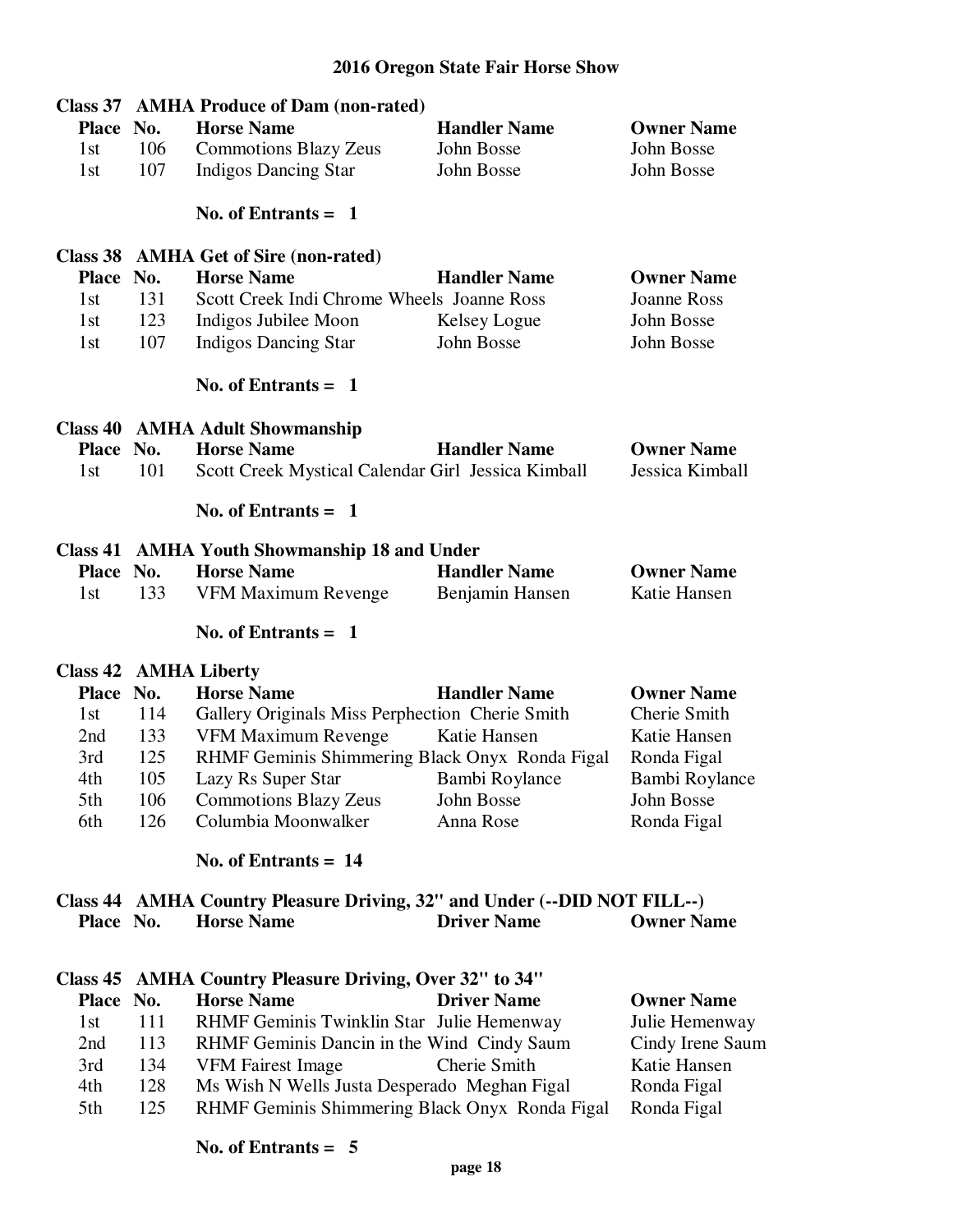| Place No.<br>1st | 128                | <b>Class 46 AMHA Country Pleasure Driving Geldings</b><br><b>Horse Name</b><br>Ms Wish N Wells Justa Desperado Meghan Figal | <b>Driver Name</b>  | <b>Owner Name</b><br>Ronda Figal |
|------------------|--------------------|-----------------------------------------------------------------------------------------------------------------------------|---------------------|----------------------------------|
|                  |                    | No. of Entrants $= 1$                                                                                                       |                     |                                  |
| Place No.        |                    | Class 47 AMHA Country Pleasure Driving Stallions (--DID NOT FILL--)<br><b>Horse Name</b>                                    | <b>Driver Name</b>  | <b>Owner Name</b>                |
|                  |                    | <b>Class 48 AMHA Country Pleasure Driving Mares</b>                                                                         |                     |                                  |
| Place No.        |                    | <b>Horse Name</b>                                                                                                           | <b>Driver Name</b>  | <b>Owner Name</b>                |
| 1st              | 111                | RHMF Geminis Twinklin Star Julie Hemenway                                                                                   |                     | Julie Hemenway                   |
| 2nd              | 113                | RHMF Geminis Dancin in the Wind Cindy Saum                                                                                  |                     | Cindy Irene Saum                 |
| 3rd              | 134                | <b>VFM Fairest Image</b>                                                                                                    | Cherie Smith        | Katie Hansen                     |
| 4th              | 125                | RHMF Geminis Shimmering Black Onyx Ronda Figal                                                                              |                     | Ronda Figal                      |
|                  |                    | No. of Entrants $= 4$                                                                                                       |                     |                                  |
|                  |                    | <b>Class 49 AMHA Youth Halter Obstacle</b>                                                                                  |                     |                                  |
|                  | Place No.          | <b>Horse Name</b>                                                                                                           | <b>Handler Name</b> | <b>Owner Name</b>                |
| 1st              | 135                | VFM Banana Anna Bo Banna                                                                                                    | Jordan Van Fleet    | Katie Hansen                     |
| 2nd              | 115                | Bonsai Run Fools Gold                                                                                                       | Morgan McGuire      | Gaylene Bartel                   |
| 3rd              | 128                | Ms Wish N Wells Justa Desperado Lylianna Amsberry                                                                           |                     | Ronda Figal                      |
| 4th              | 136                | Sterling Spring Simply Stunning Joey Peters Ronda Figal                                                                     |                     |                                  |
|                  |                    | No. of Entrants $= 4$                                                                                                       |                     |                                  |
| Class 50         |                    | <b>AMHA Open Halter Obstacle</b>                                                                                            |                     |                                  |
| Place No.        |                    | <b>Horse Name</b>                                                                                                           | <b>Handler Name</b> | <b>Owner Name</b>                |
| 1st              | 101                | Scott Creek Mystical Calendar Girl Jessica Kimball                                                                          |                     | Jessica Kimball                  |
| 2nd              | 120                | <b>VFM Tour De France</b>                                                                                                   | Kelsey Logue        | Kelsey Logue                     |
| 3rd              | 103                | High Roller Lady Triple Luck Jessica Kimball                                                                                |                     | Jessica Kimball                  |
|                  | $4^{th}$ - DQ #136 |                                                                                                                             |                     |                                  |
|                  |                    | No. of Entrants $= 4$                                                                                                       |                     |                                  |
|                  |                    | <b>Class 51 AMHA Amateur Obstacle Driving</b>                                                                               |                     |                                  |
| <b>Place</b>     | No.                | <b>Horse Name</b>                                                                                                           | <b>Driver Name</b>  | <b>Owner Name</b>                |
| 1st              | 126                | Columbia Moonwalker                                                                                                         | Ronda Figal         | Ronda Figal                      |
|                  |                    | No. of Entrants $= 1$                                                                                                       |                     |                                  |
|                  |                    | <b>Class 52 AMHA Open Obstacle Driving</b>                                                                                  |                     |                                  |
| Place No.        |                    | <b>Horse Name</b>                                                                                                           | <b>Driver Name</b>  | <b>Owner Name</b>                |
| 1st              | 126                | Columbia Moonwalker                                                                                                         | Ronda Figal         | Ronda Figal                      |

 **No. of Entrants = 1**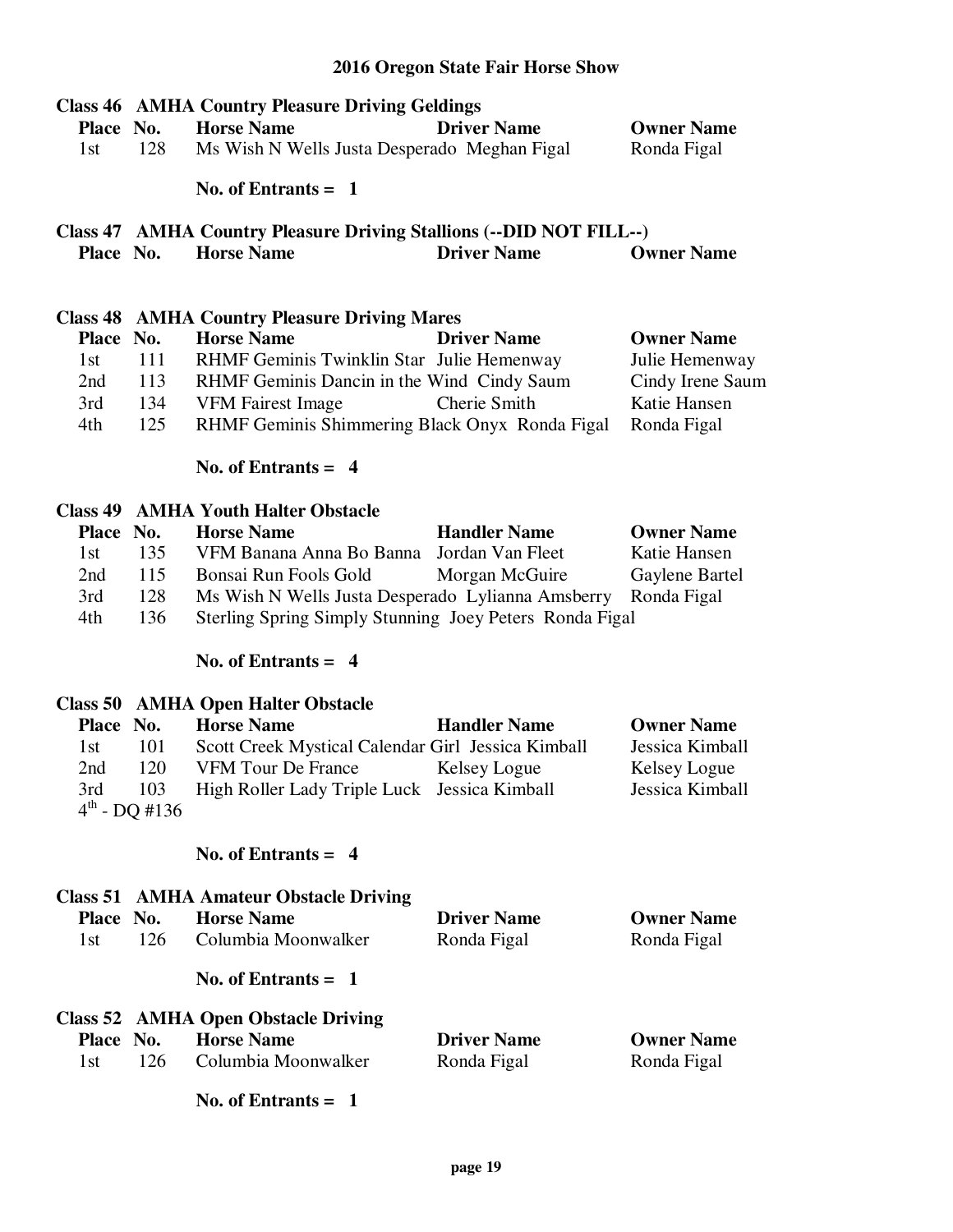#### **Class 53 AMHA Youth Obstacle Driving 18 and Under**

| Place No. |                    | <b>Horse Name</b>                         | <b>Driver Name</b> | <b>Owner Name</b>     |
|-----------|--------------------|-------------------------------------------|--------------------|-----------------------|
| 1 st      | 135                | VFM Banana Anna Bo Banna Jordan Van Fleet |                    | Katie Hansen          |
| 2nd       |                    | 118 Bonsai Run Valencia                   | Payten Creecy      | Jamae Hilliard Creecy |
|           | $3^{rd}$ - DO #119 |                                           |                    |                       |

#### **No. of Entrants = 3**

#### **Class 54 AMHA Youth Hunter**

| Place No. |                           | <b>Horse Name</b>                                  | <b>Handler Name</b>   | <b>Owner Name</b>     |
|-----------|---------------------------|----------------------------------------------------|-----------------------|-----------------------|
| 1st       | 118                       | Bonsai Run Valencia                                | Payten Creecy         | Jamae Hilliard Creecy |
| 2nd       | 117                       | Viewcrest Captain Morgan                           | Payten Creecy         | Jamae Hilliard Creecy |
| 3rd       | 114                       | Gallery Originals Miss Perphection Alyssa Goertzen |                       | Cherie Smith          |
| 4th       | 119                       | Hunterberry Hill Kenya SE                          | <b>Presley Creecy</b> | Jamae Hilliard Creecy |
| 5th       | 126                       | Columbia Moonwalker                                | Lylianna Amsberry     | Ronda Figal           |
|           | $6^{\text{th}}$ - DQ #136 |                                                    |                       |                       |

#### **No. of Entrants = 6**

#### **Class 55 AMHA Open Hunter**

| Place No. |     | <b>Horse Name</b>                                  | <b>Handler Name</b> | <b>Owner Name</b> |
|-----------|-----|----------------------------------------------------|---------------------|-------------------|
| 1st       | 120 | <b>VFM Tour De France</b>                          | Kelsey Logue        | Kelsey Logue      |
| 2nd       | 128 | Ms Wish N Wells Justa Desperado Meghan Figal       |                     | Ronda Figal       |
| 3rd       | 126 | Columbia Moonwalker                                | Meghan Figal        | Ronda Figal       |
| 4th       | 103 | High Roller Lady Triple Luck Jessica Kimball       |                     | Jessica Kimball   |
| 5th       | 101 | Scott Creek Mystical Calendar Girl Jessica Kimball |                     | Jessica Kimball   |

#### **No. of Entrants = 5**

#### **Class 56 AMHA Developmental Challenged Hunter 2 Jumps (non-rated)**

| Place No. | <b>Horse Name</b>         | <b>Handler Name</b> | <b>Owner Name</b> |
|-----------|---------------------------|---------------------|-------------------|
| 120       | <b>VFM Tour De France</b> | Kelsey Logue        | Kelsey Logue      |

#### **No. of Entrants = 1**

#### **Class 57 AMHA Youth Jumper**

| Place No. |                    | <b>Horse Name</b>                         | <b>Handler Name</b> | <b>Owner Name</b>     |
|-----------|--------------------|-------------------------------------------|---------------------|-----------------------|
| 1st.      | 118                | Bonsai Run Valencia                       | Payten Creecy       | Jamae Hilliard Creecy |
| 2nd       | 135                | VFM Banana Anna Bo Banna Jordan Van Fleet |                     | Katie Hansen          |
|           | $3^{rd}$ - DO #117 |                                           |                     |                       |

# **No. of Entrants = 3**

# **Class 58 AMHA Open Jumper (--DID NOT FILL--)**

| <b>Handler Name</b><br>Place No.<br><b>Owner Name</b><br><b>Horse Name</b> |
|----------------------------------------------------------------------------|
|----------------------------------------------------------------------------|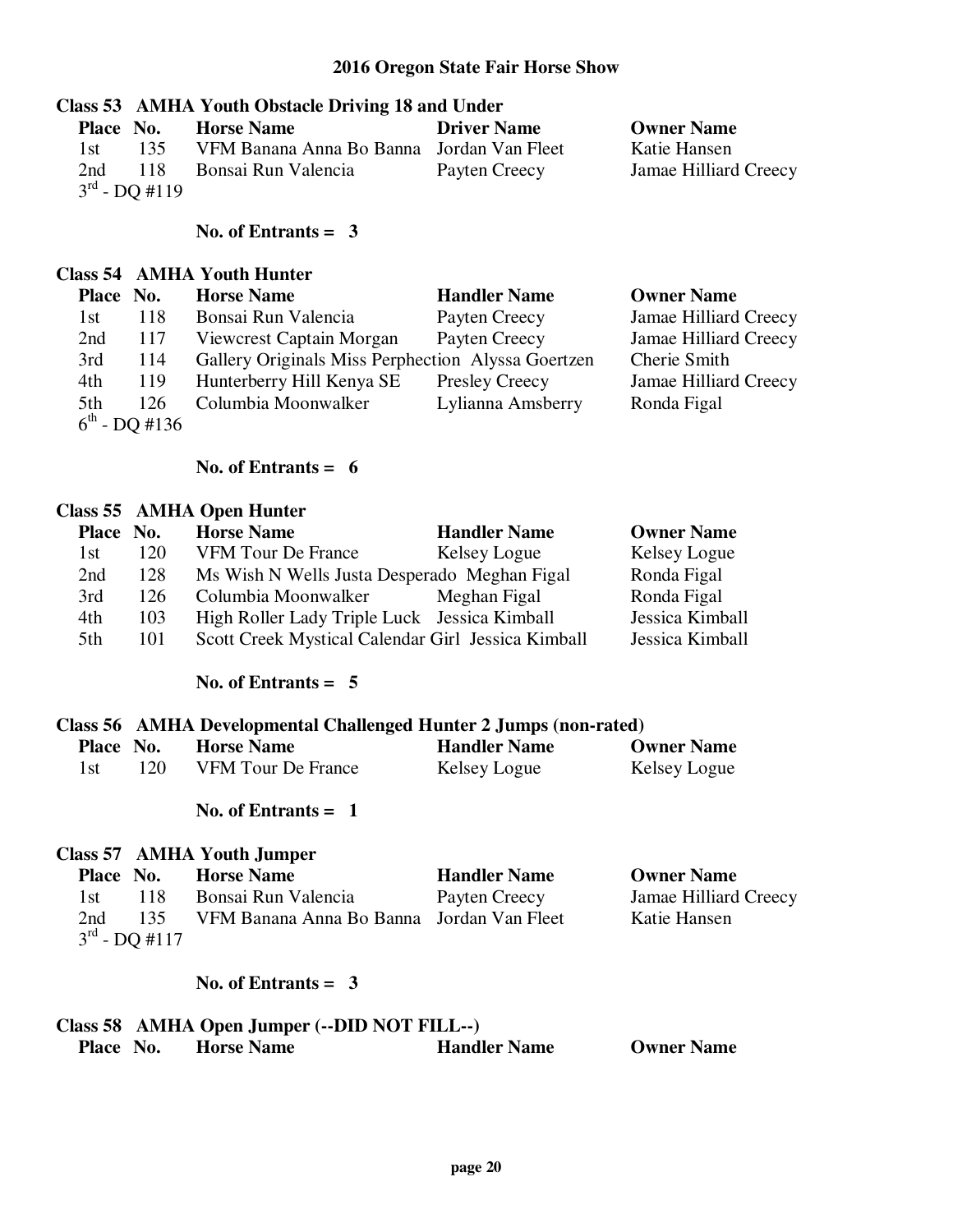|           |     | <b>Class 80 AMHA Ladies Country Pleasure Driving</b>      |                    |                   |  |  |
|-----------|-----|-----------------------------------------------------------|--------------------|-------------------|--|--|
| Place No. |     | <b>Horse Name</b>                                         | <b>Driver Name</b> | <b>Owner Name</b> |  |  |
| 1st       | 134 | VFM Fairest Image                                         | Cherie Smith       | Katie Hansen      |  |  |
| 2nd       | 103 | High Roller Lady Triple Luck Jessica Kimball              |                    | Jessica Kimball   |  |  |
| 3rd       | 128 | Ms Wish N Wells Justa Desperado Meghan Figal              |                    | Ronda Figal       |  |  |
|           |     | No. of Entrants $=$ 3                                     |                    |                   |  |  |
|           |     | <b>Class 82 AMHA Gentlemen's Country Pleasure Driving</b> |                    |                   |  |  |
| Place No. |     | <b>Horse Name</b>                                         | <b>Driver Name</b> | <b>Owner Name</b> |  |  |
| 1st       | 128 | Ms Wish N Wells Justa Desperado Daniel Figal              |                    | Ronda Figal       |  |  |
|           |     | No. of Entrants $= 1$                                     |                    |                   |  |  |
|           |     | <b>Class 84 AMHA AOTE Country Pleasure Driving</b>        |                    |                   |  |  |
| Place No. |     | <b>Horse Name</b>                                         | <b>Driver Name</b> | <b>Owner Name</b> |  |  |
| 1st       | 111 | RHMF Geminis Twinklin Star Julie Hemenway                 |                    | Julie Hemenway    |  |  |
| 2nd       | 113 | RHMF Geminis Dancin in the Wind Cindy Saum                |                    | Cindy Irene Saum  |  |  |
|           |     | No. of Entrants $= 2$                                     |                    |                   |  |  |
|           |     | <b>Class 86 AMHA Amateur Country Pleasure Driving</b>     |                    |                   |  |  |
| Place No. |     | <b>Horse Name</b>                                         | <b>Driver Name</b> | <b>Owner Name</b> |  |  |

| $114UC$ $13U0$ |     | погостуацие                                                | <b>DITECT PRIME</b> | <b>OWNU RANG</b> |
|----------------|-----|------------------------------------------------------------|---------------------|------------------|
| 1st.           |     | RHMF Geminis Twinklin Star Julie Hemenway                  |                     | Julie Hemenway   |
| 2nd            | 113 | RHMF Geminis Dancin in the Wind Cindy Saum                 |                     | Cindy Irene Saum |
| 3rd            | 125 | RHMF Geminis Shimmering Black Onyx Ronda Figal Ronda Figal |                     |                  |

 **No. of Entrants = 3** 

|     | <b>Horse Name</b>         | <b>Driver Name</b> | <b>Owner Name</b>                                                                                    |  |  |
|-----|---------------------------|--------------------|------------------------------------------------------------------------------------------------------|--|--|
| 120 | <b>VFM Tour De France</b> | Kelsey Logue       | Kelsey Logue                                                                                         |  |  |
| 115 | Bonsai Run Fools Gold     | Morgan McGuire     | Gaylene Bartel                                                                                       |  |  |
| 116 |                           |                    | Sharon J Dickens or Gloria King                                                                      |  |  |
|     | Place No.                 |                    | <b>Class 88 AMHA Classic Pleasure Driving Geldings</b><br>Bonsai Run and Dont Look Back Cherie Smith |  |  |

# **No. of Entrants = 3**

# **Class 90 AMHA Classic Pleasure Driving Mares**

| Place No. |     | <b>Horse Name</b>                              | <b>Driver Name</b>                                 | <b>Owner Name</b> |
|-----------|-----|------------------------------------------------|----------------------------------------------------|-------------------|
| 1st       | 114 |                                                | Gallery Originals Miss Perphection Alyssa Goertzen | Cherie Smith      |
| 2nd       | 105 | Lazy Rs Super Star                             | Cherie Smith                                       | Bambi Roylance    |
| 3rd       | 129 | <b>RHMF Geminis Sweet Harmony Meghan Figal</b> |                                                    | Ronda Figal       |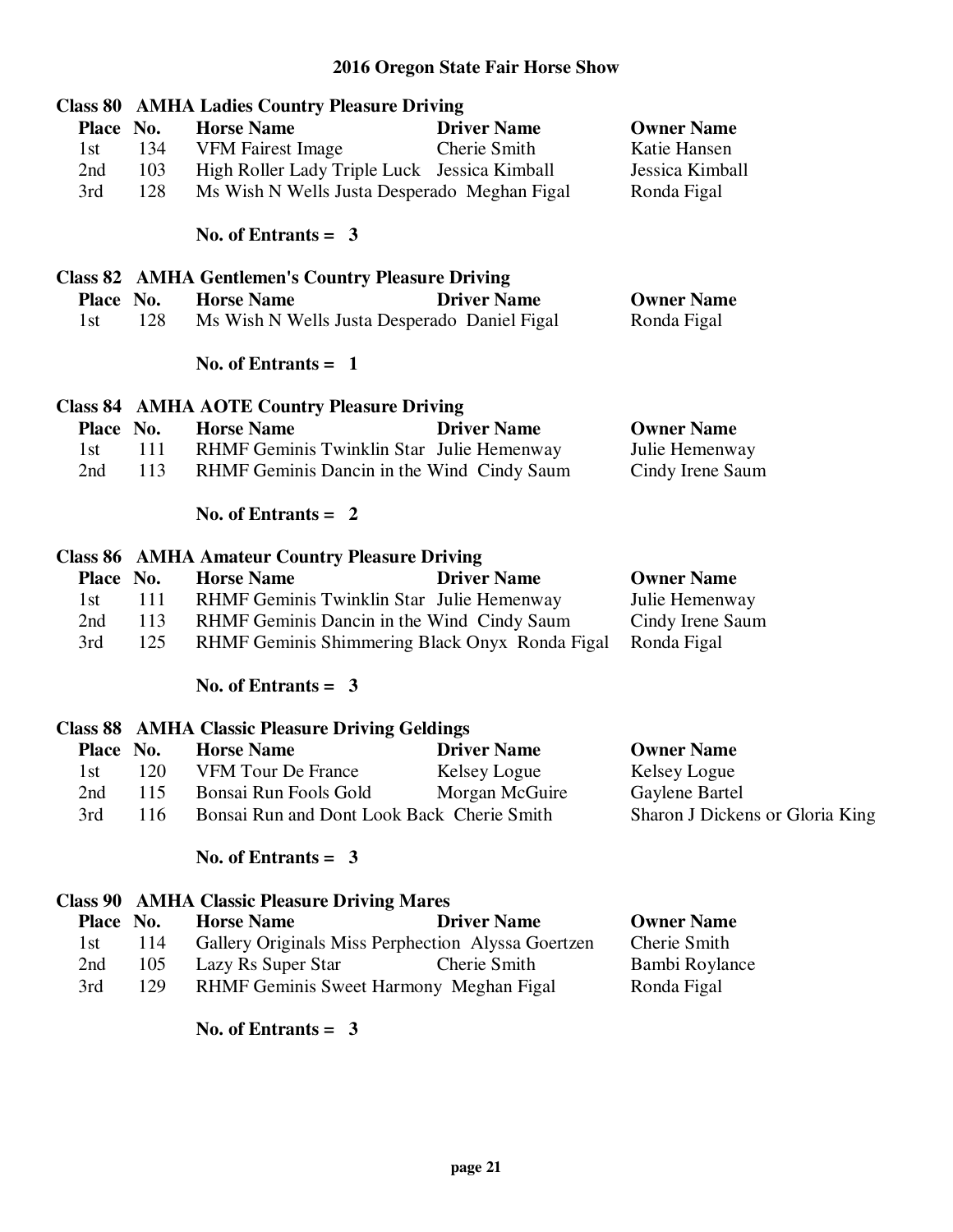| <b>Class 92</b><br>Place No. |     | <b>AMHA Classic Pleasure Driving 32" and Under</b><br><b>Horse Name</b> | <b>Driver Name</b>    | <b>Owner Name</b>                     |
|------------------------------|-----|-------------------------------------------------------------------------|-----------------------|---------------------------------------|
| 1st                          | 110 | RHMF Geminis Black Legacy Julie Hemenway                                |                       | Julie Hemenway                        |
| 2nd                          | 115 | Bonsai Run Fools Gold                                                   | Morgan McGuire        | Gaylene Bartel                        |
| 3rd                          | 105 | Lazy Rs Super Star                                                      | Cherie Smith          | Bambi Roylance                        |
|                              |     | No. of Entrants $=$ 3                                                   |                       |                                       |
| Class 95                     |     | <b>AMHA Youth Classic Pleasure Driving, 18 &amp; Under</b>              |                       |                                       |
| <b>Place</b>                 | No. | <b>Horse Name</b>                                                       | <b>Driver Name</b>    | <b>Owner Name</b>                     |
| 1st                          | 115 | Bonsai Run Fools Gold                                                   | Morgan McGuire        | Gaylene Bartel                        |
| 2nd                          | 114 | Gallery Originals Miss Perphection Alyssa Goertzen                      |                       | Cherie Smith                          |
| 3rd                          | 117 | Viewcrest Captain Morgan                                                | <b>Presley Creecy</b> | Jamae Hilliard Creecy                 |
| 4th                          | 118 | Bonsai Run Valencia                                                     | Payten Creecy         | Jamae Hilliard Creecy                 |
| 5th                          | 104 | Vintage Farms Boleros Merengue Devlin Newnham                           |                       | Devlin Newnham or<br>Virginia Newnham |
| 6th                          | 135 | VFM Banana Anna Bo Banna Jordan Van Fleet                               |                       | Katie Hansen                          |
|                              |     | No. of Entrants $= 6$                                                   |                       |                                       |
| Class 97                     |     | <b>AMHA Classic Pleasure Driving Stallions</b>                          |                       |                                       |
| <b>Place</b>                 | No. | <b>Horse Name</b>                                                       | <b>Driver Name</b>    | <b>Owner Name</b>                     |
| 1st                          | 104 | Vintage Farms Boleros Merengue Diane Keith                              |                       | Devlin Newnham or                     |
|                              |     |                                                                         |                       | Virginia Newnham                      |
|                              |     | No. of Entrants $= 1$                                                   |                       |                                       |

|           | Class 99 AMHA Classic Pleasure Driving over 32" to 34" |                                                                    |                    |                                 |  |
|-----------|--------------------------------------------------------|--------------------------------------------------------------------|--------------------|---------------------------------|--|
| Place No. |                                                        | <b>Horse Name</b>                                                  | <b>Driver Name</b> | <b>Owner Name</b>               |  |
| 1st       | 116                                                    | Bonsai Run and Dont Look Back Cherie Smith                         |                    | Sharon J Dickens or Gloria King |  |
| 2nd       | 114                                                    | Cherie Smith<br>Gallery Originals Miss Perphection Alyssa Goertzen |                    |                                 |  |
| 3rd       | 129                                                    | RHMF Geminis Sweet Harmony Meghan Figal                            |                    | Ronda Figal                     |  |
| 4th       | 104                                                    | Vintage Farms Boleros Merengue Diane Keith                         |                    | Devlin Newnham or               |  |
|           |                                                        |                                                                    |                    | Virginia Newnham                |  |
| 5th       | 112                                                    | RHMF Geminis Sparklin Kid Cindy Saum                               |                    | Cindy Irene Saum                |  |
|           |                                                        |                                                                    |                    |                                 |  |
|           |                                                        | No. of Entrants $= 5$                                              |                    |                                 |  |

|           |                   | Class 101 AMHA Single Pleasure Driving Open (--DID NOT FILL--) |                   |
|-----------|-------------------|----------------------------------------------------------------|-------------------|
| Place No. | <b>Horse Name</b> | <b>Driver Name</b>                                             | <b>Owner Name</b> |

# **Class 104 AMHA Single Pleasure Driving Amateur (--DID NOT FILL--)<br>Place No. Horse Name Driver Name O Place Name Driver Name Owner Name**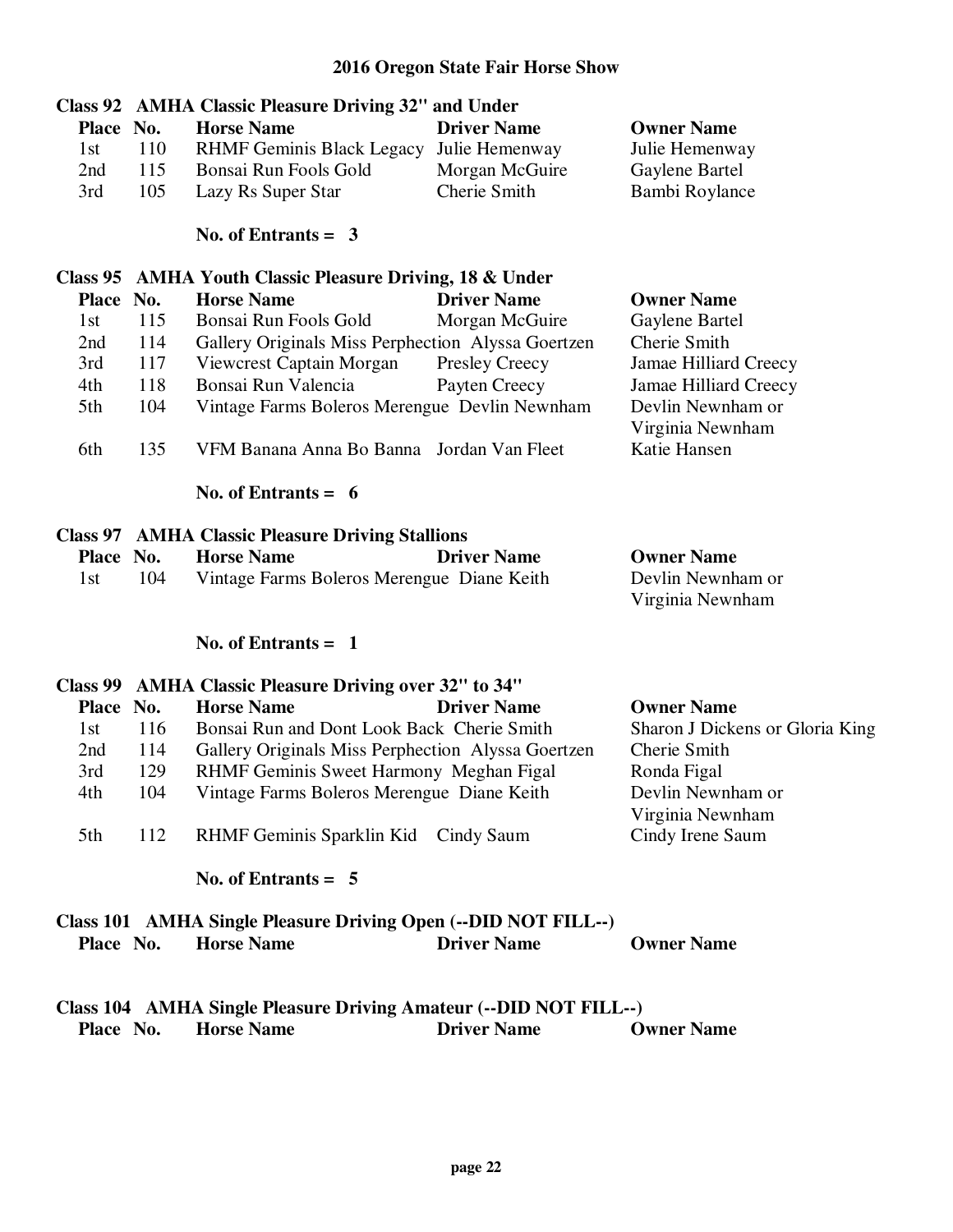# **Class 106 AMHA Open Versatility Place No. Horse Name Handler Name Owner Name**  1st 114 Gallery Originals Miss Perphection Cherie Smith Cherie Smith 2nd 128 Ms Wish N Wells Justa Desperado Meghan Figal Ronda Figal 3rd 104 Vintage Farms Boleros Merengue Diane Keith Devlin Newnham or Virginia Newnham  $4^{th}$  - DO #105  **No. of Entrants = 4 Class 107 AMHA YOTE Country Pleasure Driving Place No. Horse Name Driver Name Owner Name**  1st 138 Oaks Grove Legends Born to Run Devlin Newnham Virginia or Devlin Newnham 2nd 119 Hunterberry Hill Kenya SE Presley Creecy Jamae Hilliard Creecy  **No. of Entrants = 2 Class 108 AMHA Youth Versatility Place No. Horse Name Handler Name Owner Name**  1st 138 Oaks Grove Legens Born to Run Devlin Newnham Virginia or Devlin Newnham 2nd 137 Too Good to be True Lillian George Lillian George or Ingrid Amaya  **No. of Entrants = 2 Class 109 AMHA YOTE Classic Pleasure Driving Place No. Horse Name Driver Name Driver Name Owner Name**<br>1st 117 Viewcrest Captain Morgan Presley Creecy Jamae Hilliard Creecy 1st 117 Viewcrest Captain Morgan Presley Creecy 2nd 135 VFM Banana Anna Bo Banna Jordan Van Fleet Katie Hansen 3rd 118 Bonsai Run Valencia Payten Creecy Jamae Hilliard Creecy  **No. of Entrants = 3 Class 111 AMHA Ladies Classic Pleasure Driving Place No. Horse Name Driver Name Owner Name**  1st 116 Bonsai Run and Dont Look Back Cherie Smith Sharon J Dickens or Gloria King 2nd 120 VFM Tour De France Kelsey Logue Kelsey Logue 3rd 115 Bonsai Run Fools Gold Gaylene Bartel Gaylene Bartel 4th 104 Vintage Farms Boleros Merengue Diane Keith Devlin Newnham or Virginia Newnham 5th 105 Lazy Rs Super Star Bambi Roylance Bambi Roylance 6th 102 Shalamara Acres Midnight Jewel Jessica Kimball Jessica Kimball  **No. of Entrants = 7 Class 112 AMHA Open Roadster Place No. Horse Name Driver Name Owner Name**  1st 134 VFM Fairest Image Cherie Smith Katie Hansen 2nd 128 Ms Wish N Wells Justa Desperado Meghan Figal Ronda Figal

- 3rd 125 RHMF Geminis Shimmering Black Onyx Ronda Figal Ronda Figal
	- **No. of Entrants = 3**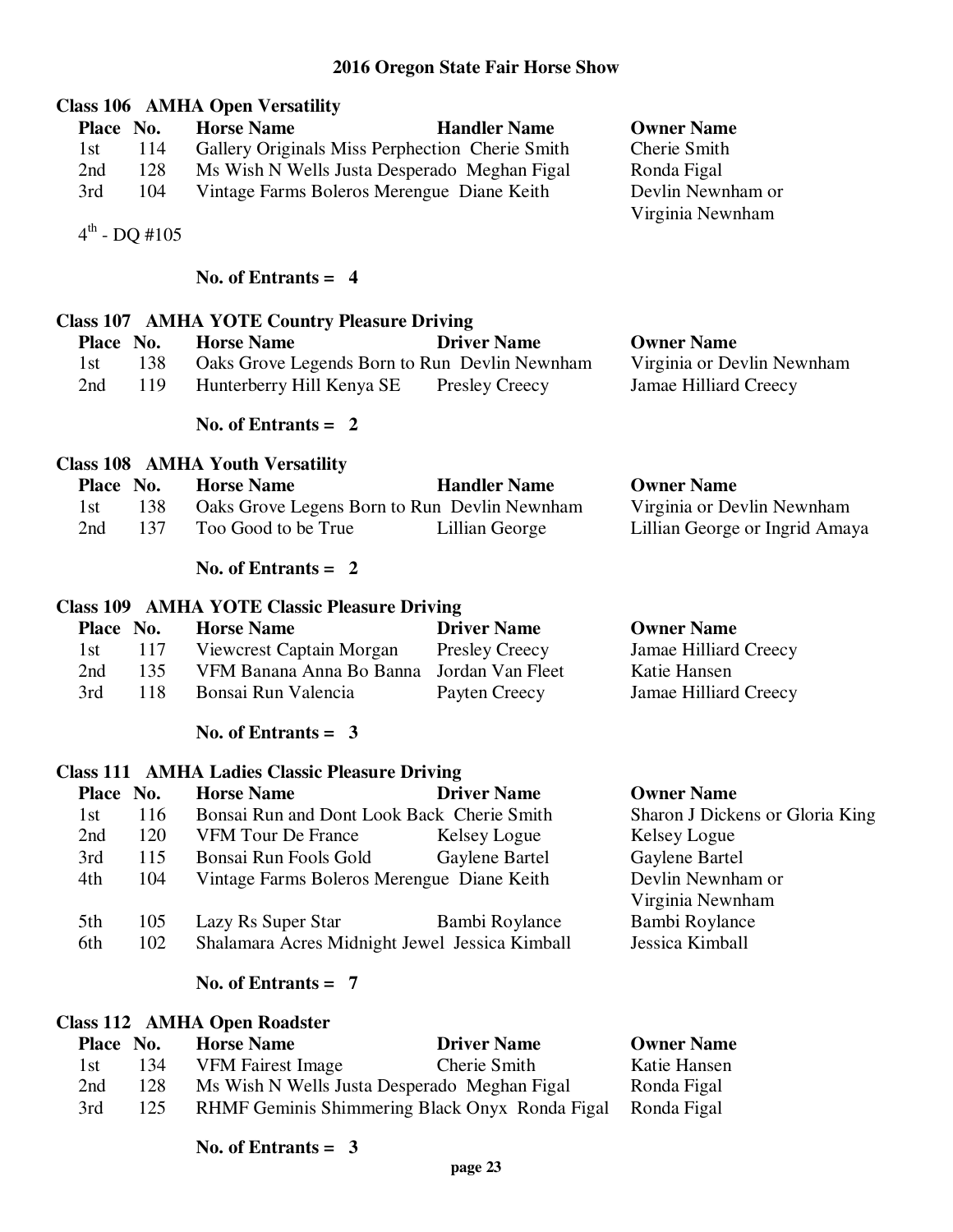|                         | <b>Class 113 AMHA Gentlemen's Classic Pleasure Driving</b>                            | <b>Driver Name</b>  |                                                                                                                     |
|-------------------------|---------------------------------------------------------------------------------------|---------------------|---------------------------------------------------------------------------------------------------------------------|
| Place No.<br>129<br>1st | <b>Horse Name</b><br>RHMF Geminis Sweet Harmony Daniel Figal                          |                     | <b>Owner Name</b><br>Ronda Figal                                                                                    |
|                         |                                                                                       |                     |                                                                                                                     |
|                         | No. of Entrants $= 1$                                                                 |                     |                                                                                                                     |
|                         | <b>Class 114 AMHA Amateur Classic Pleasure Driving</b>                                |                     |                                                                                                                     |
| Place No.               | <b>Horse Name</b>                                                                     | <b>Driver Name</b>  | <b>Owner Name</b>                                                                                                   |
| 120<br>1st              | VFM Tour De France                                                                    | Kelsey Logue        | Kelsey Logue                                                                                                        |
| 115<br>2nd              | Bonsai Run Fools Gold                                                                 | Gaylene Bartel      | Gaylene Bartel                                                                                                      |
| 105<br>3rd              | Lazy Rs Super Star                                                                    | Bambi Roylance      | Bambi Roylance                                                                                                      |
| 112<br>4th              | RHMF Geminis Sparklin Kid                                                             | Cindy Saum          | Cindy Irene Saum                                                                                                    |
|                         | No. of Entrants $= 4$                                                                 |                     |                                                                                                                     |
|                         | <b>Class 115 AMHA AOTE Classic Pleasure Driving</b>                                   |                     |                                                                                                                     |
| Place No.               | <b>Horse Name</b>                                                                     | <b>Driver Name</b>  | <b>Owner Name</b>                                                                                                   |
| 120<br>1st              | VFM Tour De France                                                                    | Kelsey Logue        | Kelsey Logue                                                                                                        |
| 112<br>2nd              | RHMF Geminis Sparklin Kid Cindy Saum                                                  |                     | Cindy Irene Saum                                                                                                    |
|                         |                                                                                       |                     |                                                                                                                     |
|                         | No. of Entrants $= 2$                                                                 |                     |                                                                                                                     |
|                         | Class 116 AMHA Country Pleasure Driving Championship \$100 - Mark Bullington Memorial |                     |                                                                                                                     |
| Place No.               | <b>Horse Name</b>                                                                     | <b>Driver Name</b>  | <b>Owner Name</b>                                                                                                   |
| Ch<br>111               | RHMF Geminis Twinklin Star Julie Hemenway                                             |                     | Julie Hemenway                                                                                                      |
| 138<br>Res              | Oaks Grove Legends Born to Run Devlin Newnham                                         |                     | Virginia or Devlin Newnham                                                                                          |
|                         | No. of Entrants $= 5$                                                                 |                     |                                                                                                                     |
|                         |                                                                                       |                     |                                                                                                                     |
| Place No.               | <b>Horse Name</b>                                                                     | <b>Driver Name</b>  | Class 117 AMHA Classic Pleasure Driving Championship \$100 - (non-rated) Roxanne Hood Memorial<br><b>Owner Name</b> |
|                         |                                                                                       |                     |                                                                                                                     |
| 120<br>Ch               | VFM Tour De France Kelsey Logue                                                       |                     | Kelsey Logue                                                                                                        |
| 116<br>Res              | Bonsai Run and Dont Look Back Cherie Smith                                            |                     | Sharon J Dickens or Gloria King                                                                                     |
|                         | No. of Entrants $= 7$                                                                 |                     |                                                                                                                     |
|                         | <b>Class 334 AMHA Youth Stock Type Mares or Geldings (non-pointed)</b>                |                     |                                                                                                                     |
| Place No.               | <b>Horse Name</b>                                                                     | <b>Handler Name</b> | <b>Owner Name</b>                                                                                                   |
| 114<br>1st              | Gallery Originals Miss Perphection Alyssa Goertzen                                    |                     | Cherie Smith                                                                                                        |
|                         | No. of Entrants $= 1$                                                                 |                     |                                                                                                                     |
|                         | Class 335 AMHA Amateur Stock Type Mares (non-pointed)                                 |                     |                                                                                                                     |
| Place No.               | <b>Horse Name</b>                                                                     | <b>Handler Name</b> | <b>Owner Name</b>                                                                                                   |
| 111<br>1st              | RHMF Geminis Twinklin Star Julie Hemenway                                             |                     | Julie Hemenway                                                                                                      |
| 2nd<br>114              | Gallery Originals Miss Perphection Kelly Jensen                                       |                     | Cherie Smith                                                                                                        |